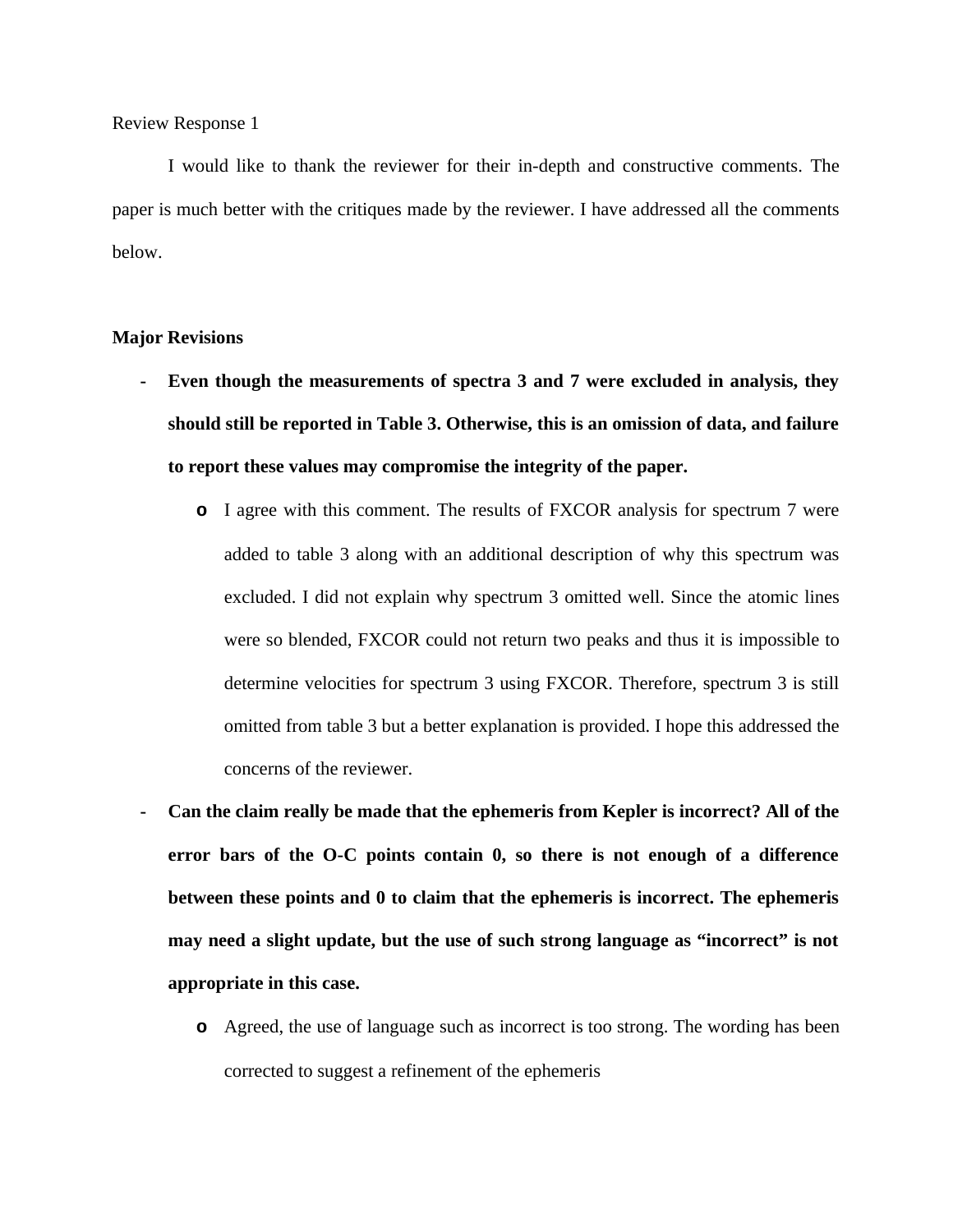- **- In the discussion, it seems that the author is assuming his results are correct and that those report by other papers are incorrect. For example, at the end of paragraph 1 in the discussion, it says, "These results demonstrate the importance of in-depth studies of contact binaries…to refine the parameters reported in large pipeline studies." The values reported by the author may be more precise but may not be refined if the true value is closer to an older reported value than the value determined by this paper.**
	- **o** I do expect the parameters determined by this paper to be much better than the previous literature, but the reason why was poorly explained. The previous study used an estimator to get estimated values. On top of this, the model light curve created using the previous values does not fit the observations well. A better explanation as to why the determined values are more accurate is included. Along with this, Figure 4 has been edited to include the light curve model created using the old values, which clearly shows that they do not match the observations
- **- If reported with error bars, could the equivalent radii of the stars be flipped, where, within the uncertainty, the secondary star is the larger star? If so, then the classification of the binary cannot be determined. This issue demonstrates the importance of reporting uncertainties with results. However, not all values in Table 5 or those mentioned in the discussion were reported with uncertainties.**
	- **o** This is a good point and will be addressed in the future MCMC study of the light curve. Due to the time frame and issues with MCMC analysis on the data, an MCMC sample of the light curve will be left to a future study, which has already been started by the author.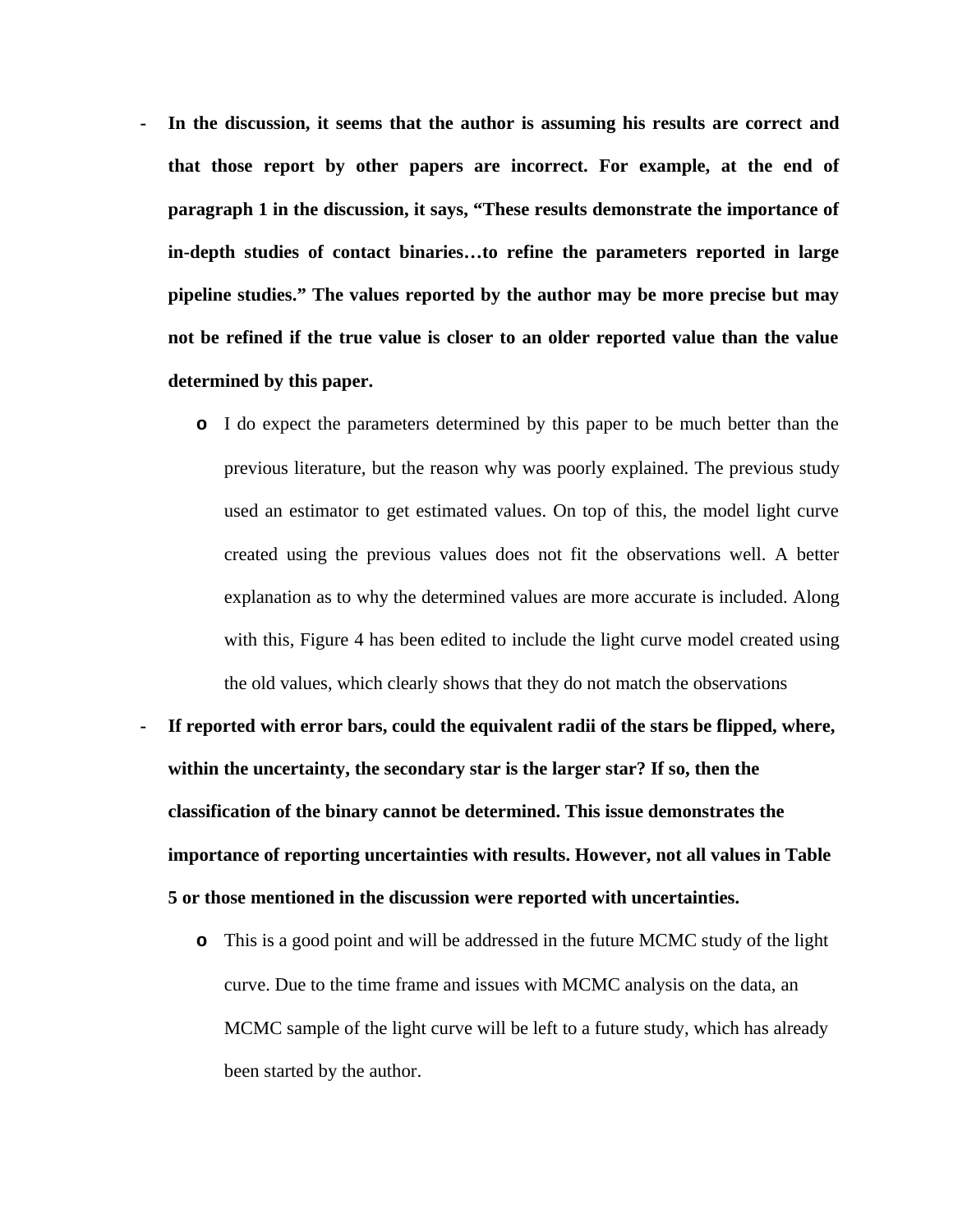### **Minor Revisions**

- **- The author uses "we" and "us" (plural) when there is only one author on the paper.**
	- **o** While there is only one author, I prefer to use we to acknowledge all the people (professors and students) that have contributed and helped with the project. Therefore, I would like to leave this alone
- **- All final measurements (stellar parameters, ephemeris) should be given in the abstract.**
	- **o** All these values are now listed in the abstract
- **- "The stars in contact binaries are so close that tidal distortions become present" should be cited. "The gravitational and tidal interactions distort the two stars" can be deleted because this is pretty much stated in the previous sentence. Figure 3 should not be referenced in the introduction since no results should be mentioned in this section.**
	- **o** These three comments were all on the same paragraph, so I have condensed them into one response. This paragraph has been removed and subsequently rewritten. A citation has been included for the distortion and contact between the two stars. The reference to Figure 3 has been removed. An additional sentence has been added to the caption of Figure 3 to explain the "peanut shape" discussed in the introduction.
- **- The discussion of B-type stars at the end of paragraph 3 can be moved to paragraph 4.**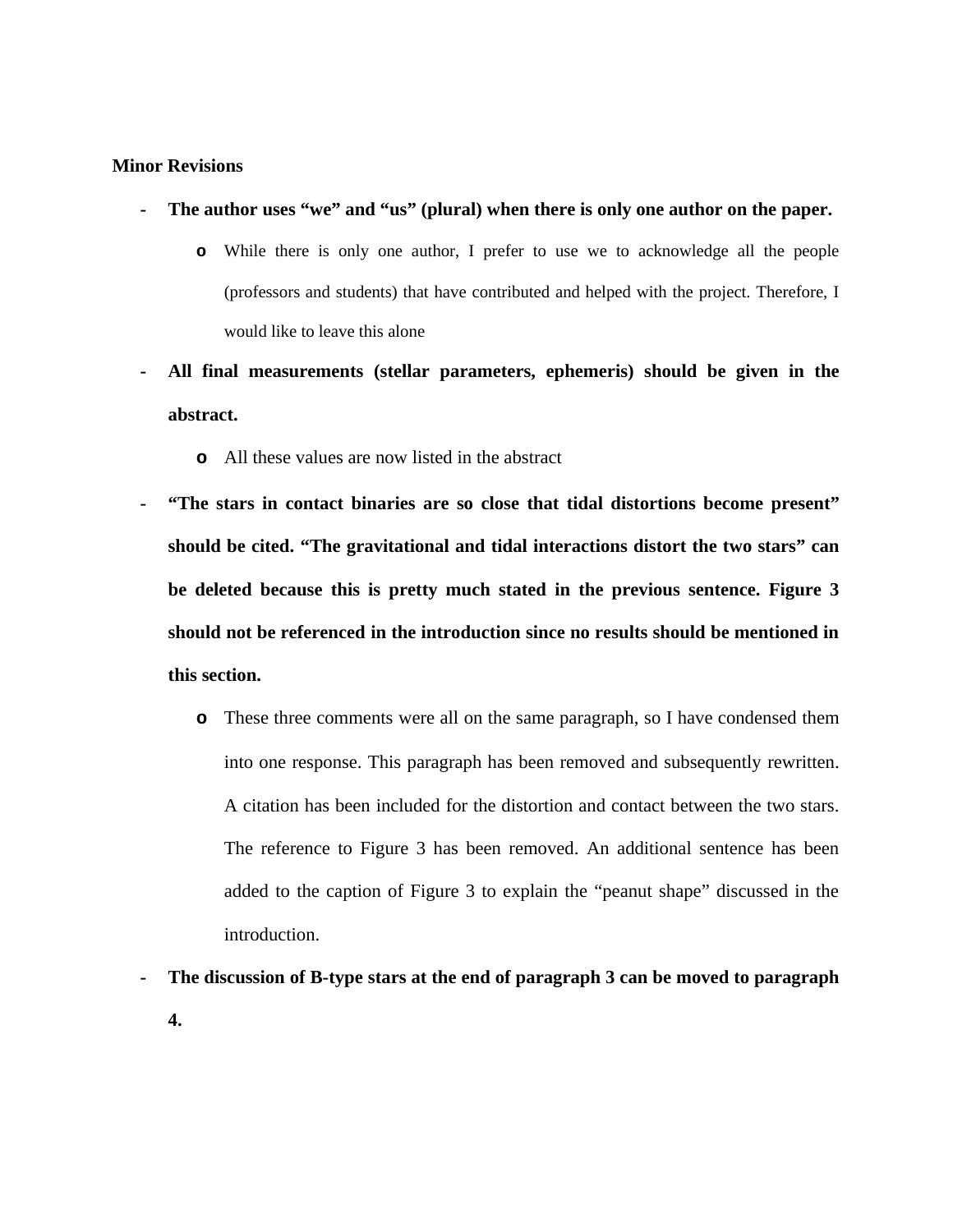- **o** The discussion on B-type stars has been moved to paragraph 4. A little statement in parenthesis was left to mention that B-type stars are an exception to the equivalent temperature rule and that they are discussed shortly.
- **- In Table 1, instead of "in cgs units" can be moved to the end of the reported value to be consistent with the other values in the table where the unit it attached to the value rather than the parameter name.**
	- **o** For consistency, the "in cgs units" was moved to the end of the reported value
- **- The author needs to give more information on the Kepler and TESS observations. He should give the exact dates over which observations were conducted, filters, etc.**
	- **o** The quarters in which the target was observed by Kepler were added. The bandpass for both Kepler and TESS were added.
- **- "The spectra were reduced through a pipeline…" What is this pipeline? Are there any details that can be provided about it? The citation of personal communication with Orosz can be removed. Instead, if there is a paper listing this information, this should be cited, and Orosz can just be listed in the acknowledgements.**
	- **o** The spectra were reduced prior to being obtained by the project PI. The only information known about the reduction process is from the personal communication with Orosz so I think this should be left in.
- **- In Equation 1, it should be specified that the epoch is reported in days. Also, the ephemeris is Tobs, so to show what the ephemeris is, the equation should be rewritten as Tobs=T0+PE.**
	- **o** The units for the ephemeris and period (days) are now stated in the paper. Also, the ephemeris is T0, not Tobs. This is now stated explicitly in the paper for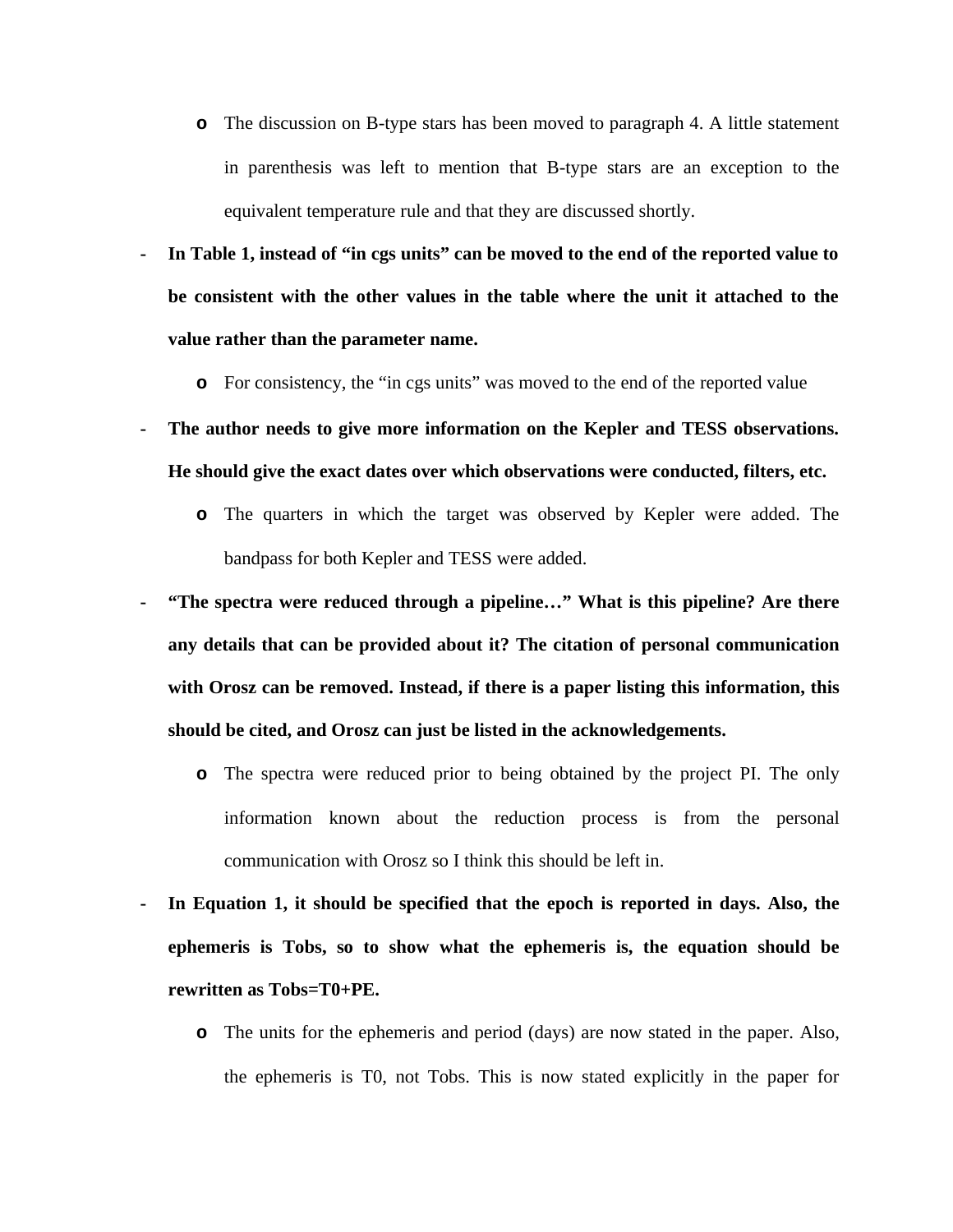clarity. Since equation 1 is meant to show how phase is calculated (which is the decimal part of E), I think Equation 1 should be left as is.

- **- Instead of "Spectrum 4 was obtained at a phase of 0.997, during the primary eclipse," it should say something like "It is best to obtain spectra during an eclipse," and the 0.997 phase should be mentioned later when it talks about how Spectrum 4 was used as a template.**
	- **o** I have reworked these sentences to make them more clear

#### **- What is VHELIO?**

**o** A new explanation of VHELIO and the other returned velocity, VOBS, was added to clear up any confusion

#### **- Are the values used as initial values those in Table 1?**

- **o** Yes, this has now been added to the paper. Also, Table 4 has been edited to include the initial values and the optimized values
- **- More detail should be given about what the Nelder-Mead optimizer does and how it works.**
	- o A discussion of the Nelder-Mead optimizer in 2-D has been added to discuss how the algorithm works
- **- Is Table 4 showing the initial values?**
	- **o** No, as stated in Section 4, Table 4 displays the optimized parameters
- **- On Figure 6, the axis labels of "asini" and "lnprobability" should be remade so that they are more readable (spaces between "a sin i" for example?) Also, is log probability log 10 or ln? In the text it says "log" implying log 10, but on the y-axis of the plot in Figure 6, it says "ln."**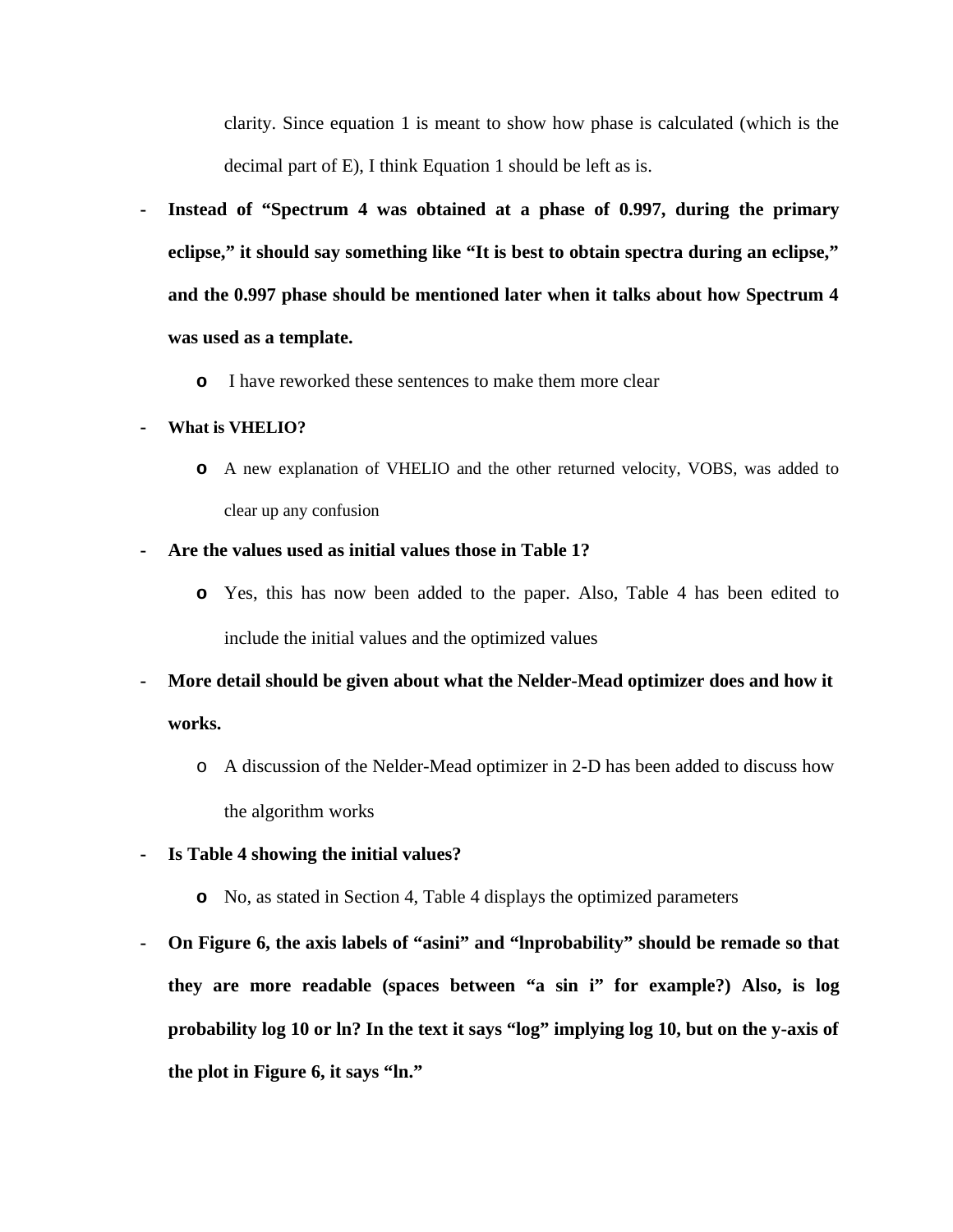- **o** I feel that the axis labels are legible. They were enlarged and bolded so that they are clear. However, I have changed the label on the log probability to read "log probability" instead of "lnprobability." While this quantity is computed using the natural log, it is generally written as log probability. An explanation of this has been added
- **- The initial value for the passband luminosity should be given in whichever table shows the initial and final values. The corner plot in Figure 7 should be bigger.**
	- **o** This section has been completely reworked. An MCMC run for the light curve parameters will be left to a future study, which is already in the works. Therefore, figure 7 has been removed and the passband luminosities are not mentioned anymore
- **- Table 5 can be combined with Table 4 to compare the initial values and the results. Also, the eccentricity does not need to be reported in the table if it is an assumed value.**
	- **o** The eccentricity has been removed from Table 5. Table 4 has been re-worked to include the initial values to show the difference between the optimized values and the literature values. Overall, the tables have been changed and I think they better display the results now.
- **- All values in Table 5 need uncertainties.**
	- **o** Uncertainties are included for the radial velocity parameters. Due to the time frame and issues with MCMC for the light curve parameters, they will be analyzed in a future study. This paper discusses the overall change in values from the literature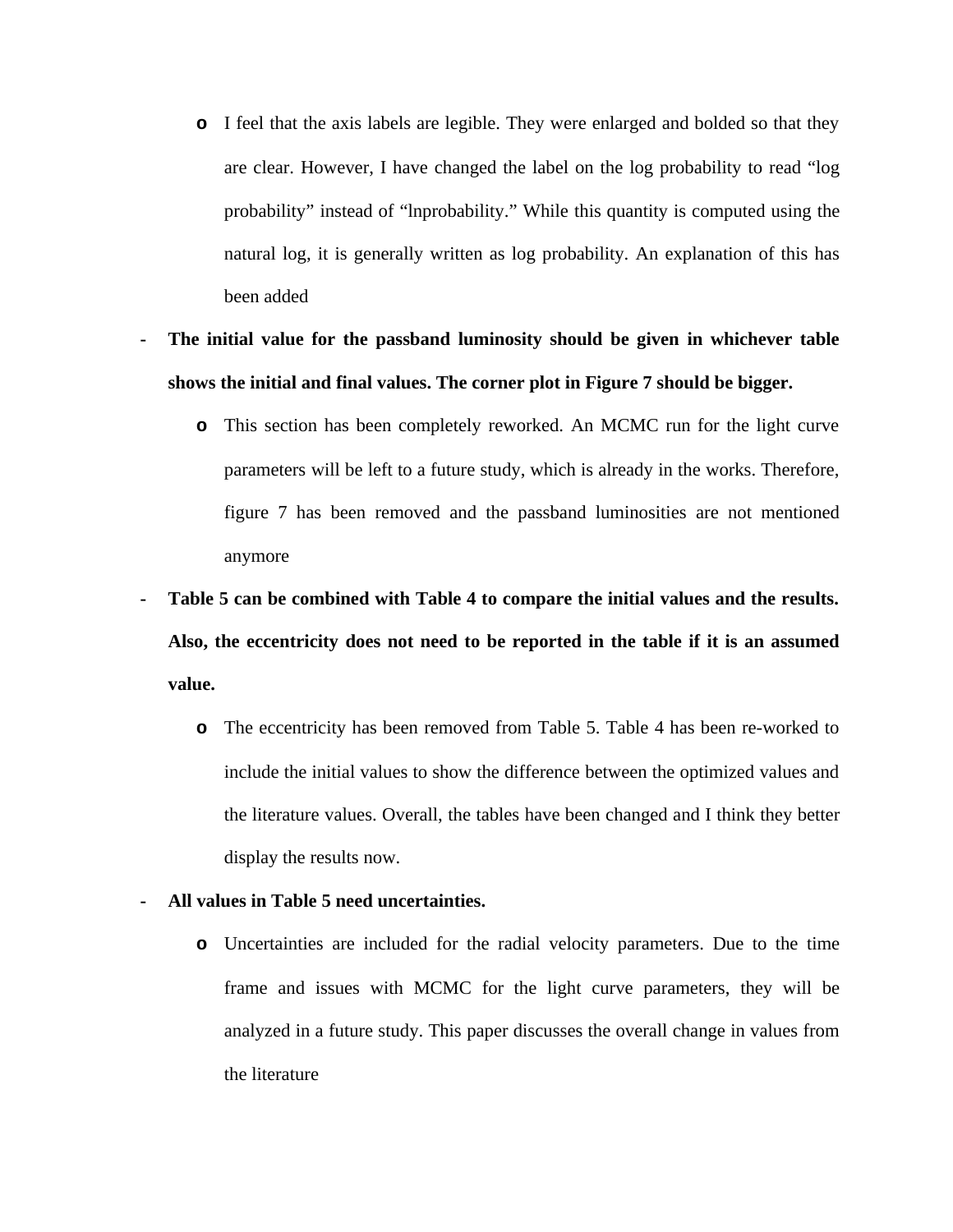## **- The first few sentences about TRO and AML can be moved to the introduction.**

**o** These sentences have been removed and a discussion of the background for the period study has been added to the introduction

## **- Is there a reason why TESS data and not Kepler data were used for this analysis?**

- **o** Since I am adopting the Kepler ephemeris and period, checking with the Kepler measurements would be redundant. The TESS observations were used since they were obtained after the Kepler measurements. A sentence has been added to clear up confusion
- **- When comparing the values to Prsa et al. 2011, it might be best to mention what the values from this paper were to facilitate comparisons for the reader.**
	- **o** Reference to table 1, where the values from Prsa et al. 2011 are listed, was added

## **- All values mentioned in the discussion need to be reported with their uncertainties.**

- **o** As stated earlier, the determination of light curve parameter error ranges will be left to an additional study
- **- Red nova candidates should be introduced and explained in the introduction.**
	- **o** The discussion on red nova candidates has been moved to the intro
- **- From the evaluation of criteria:**
- **- Are the title and abstract sufficiently informative?**
	- **o** I think "Stellar Peanuts" is a nice title, but a re-work including this phrase will be considered. The values have been added to the abstract and the fact that this is the first photometric and spectroscopic study has been added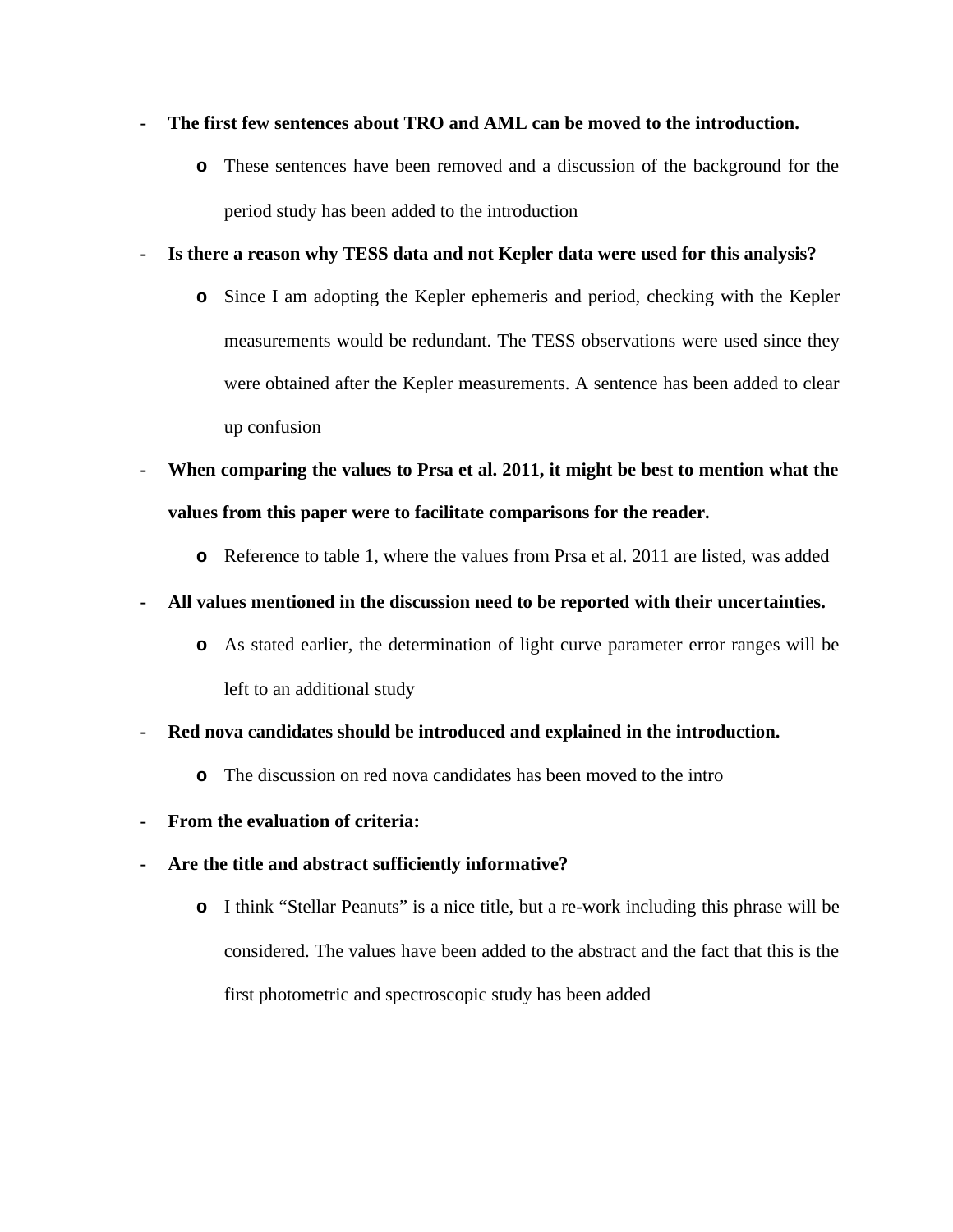I would like to thank the reviewer for their constructive comments. The edits have been made and the paper is much better thanks to these comments. Below I have responded on all the critiques.

### **Major Revisions**

- **- "the semi-major axis of the system was set by visually inspecting the radial velocity curve": the author should explain how he inspects the radial velocity curve.**
	- **o** An additional sentence has been added to explain how an initial semi-major axis value was selected.
- **- "However, analysis of the O-C diagram reveals no period changes between the Kepler and TESS observations. Therefore, KIC 7766185 is not a red nova candidate": The time difference is only 6 years (short compared to the life time of stars), is it too little to conclude if the period actually changes?**
	- **o** This is a good point. This study determines no period fluctuations between the Kepler and TESS observations. However, the lack of a detection may be due to the short time span between the two observations. An explanation of this has been added to Section 6
- **- The word "conducted" is overused (3 times).**
	- **o** The abstract has been edited so the word conducted is not overused
- **- "Figure 3 displays the model …": While I understand the author refer to the shape which can only be shown after the analysis, it is weird to see Figure 3 before Figure 1 and 2. I think in a paper, the first figure listed should be 1. Because this is just**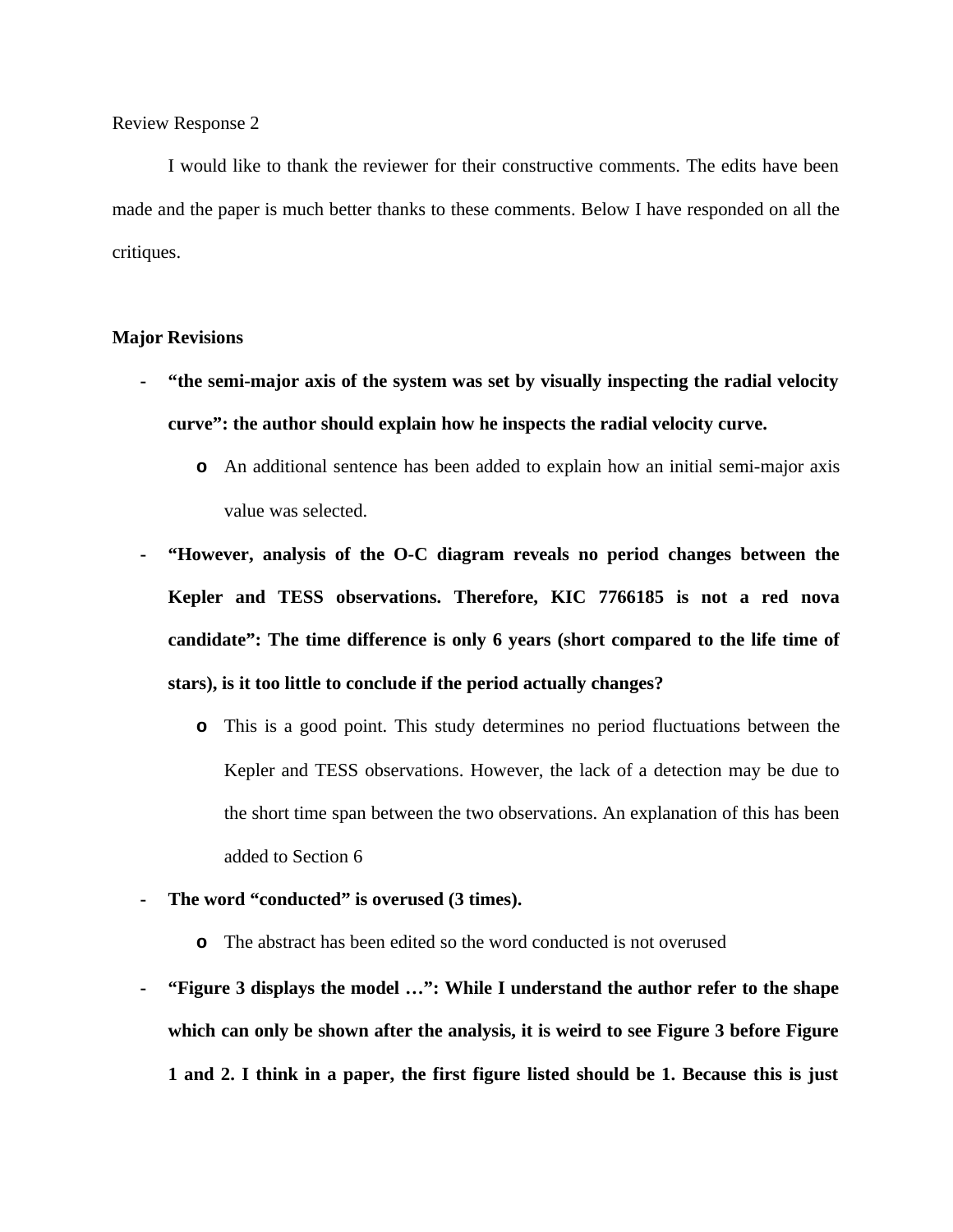**introduction, I suggest that the author should remove this part "Figure 3 … shape of W Ums stars."**

- **o** The reference to Figure 3 in the intro has been removed. The caption of Figure 3 has been edited to make reference to the "stellar peanut" idea mentioned in the introduction
- **- "W Uma stars have 3 sub-types … above 1000 K": this paragraph introduces the types of W Uma stars, but the previous paragraph ("Due to … more than 1000 K") already explains one specific type. These two paragraphs should be reversed or arranged differently.**
	- **o** The arrangement of these paragraphs has been changed to improve the flow of the introduction
- **- "W Uma stars have 3 sub-types … above 1000 K": this paragraph does not have any citations for the first and second sentences.**
	- **o** The information from this paragraph comes from the citation at the end of the paragraph, Csizmadia and Klagyivik (2004). I think the changes to the structure of this discussion makes the citations clear
- **- "Several measurements … a phase folded light curve": a period of the star should be specified here.**
	- **o** I have made the requested change.
- **- "The Kepler light curve is displayed in Figure 1": this is a folded light curve, not just a light curve.**
	- **o** I have added that this is the Kepler phase folded light curve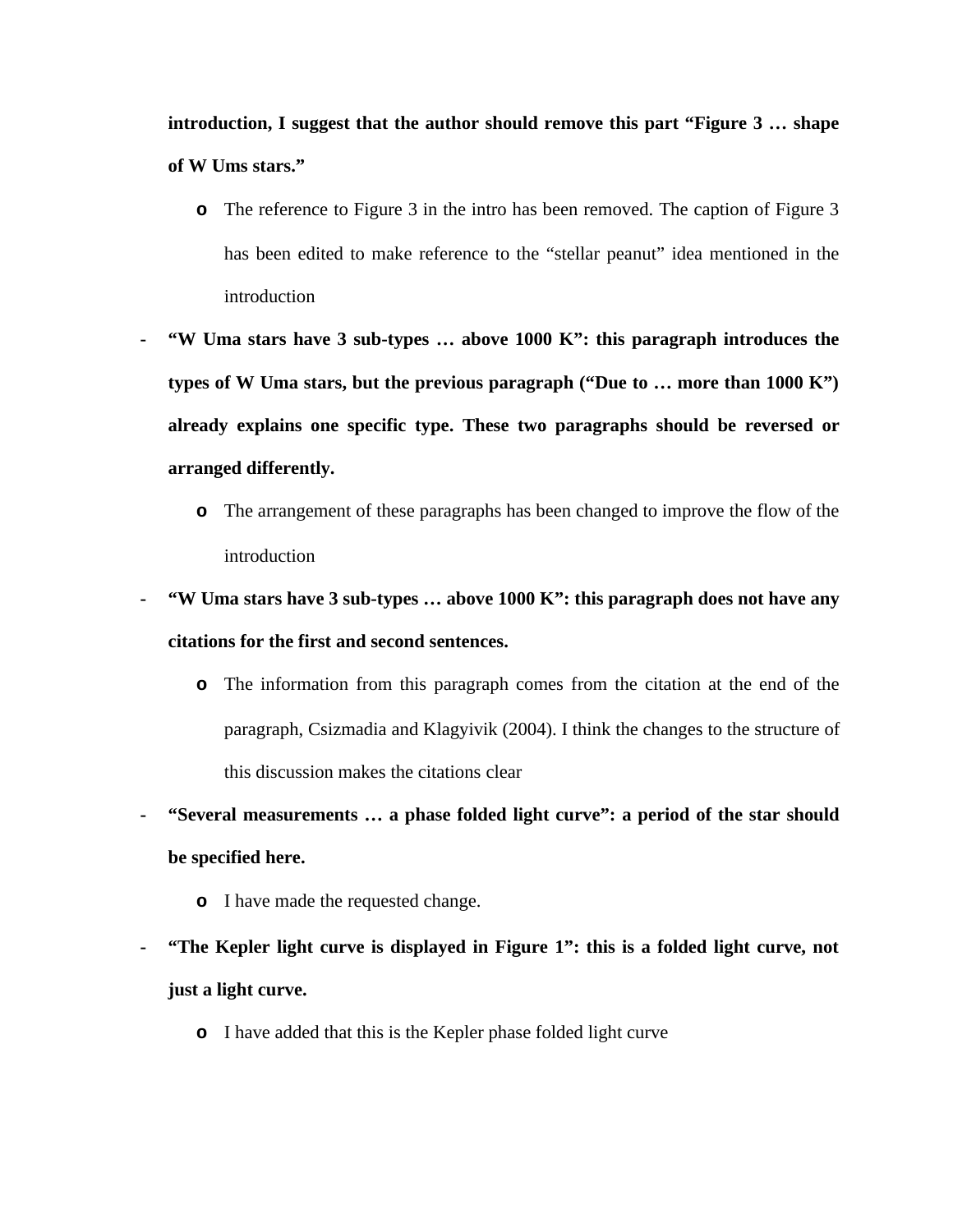- **- "the outliers were removed using the outlier removal function": the author needs to explain what this outlier removal function is or what mechanism it uses to remove outliers.**
	- **o** An explanation to the Peranso outlier removal function has been added.
- **- "The binary analysis was conducted with the Kepler light curve only. The TESS measurements were only utilized for the period analysis section.": the author needs to explain why he used one but not the other for the binary analysis.**
	- **o** A sentence was added to explain that the Kepler measurements were used for binary analysis since they were obtained around the same time as the spectroscopic observations
- **- "They were reduced in IRAF using the echelle package": citations for IRAF and echelle package are needed.**
	- **o** Citations for both of these have been added
- **- "The deepest lines … telluric interference": more explanations or definition of telluric interference should be mentioned.**
	- **o** An brief explanation of telluric interference has been added.
- **- "The most prominent real absorption lines … 4861 Angstrom": I think this sentence moves away from the author's discussion on how to reduce the spectra. I would suggest the author to remove this sentence.**
	- **o** This sentence has been removed as it does not contribute much to the discussion of the spectroscopic observations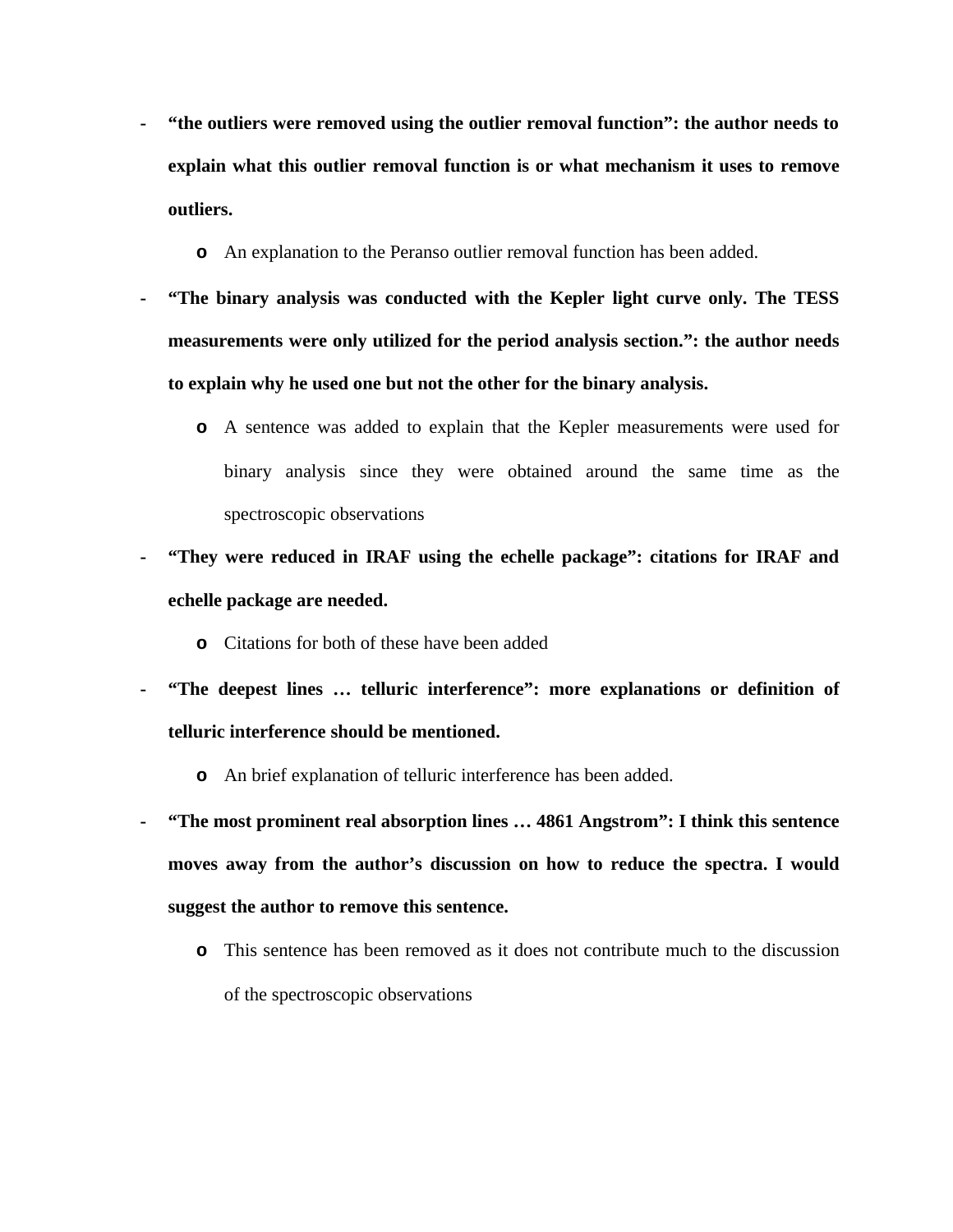- **- "The phase was calculated … Kepler Eclipsing Binary Catalog" citation for the catalog should be listed again here.**
	- **o** The citation for the Kepler Eclipsing Binary Catalog was already given when the catalog was first introduced
- **- "For each range, the VHELIO measurement…": the definition of the VHELIO measurement should be provided.**
	- **o** An explanation of VHELIO and the other returned velocity VOBS has been added
- **- "The values reported in the literature were inputted as initial values": the author should refer back to Table 1 here.**
	- **o** Instead of referring back to Table 1, Table 4 has been edited to display the initial values and the optimized values for a better comparison.
- **- "Once the initial values were tweaked to moderately match the data…": the author should provide the initial values after being tweaked here.**
	- **o** The initial values were not substantially changed from the literature values. Essentially, the only thing changed was the semi-major axis. This sentence was changed to better encapsulate what was done.
- **- "The Nelder-Mead method of minimization was first proposed…": the author should briefly mention how this method works.**
	- **o** A description of Nelder-Mead in 2-d has been included to explain how the optimizer works
- **- "Since the radial velocity curve only consists … just the radial velocity curve": I do not see the connection between these 2 sentences, the author should explain in more**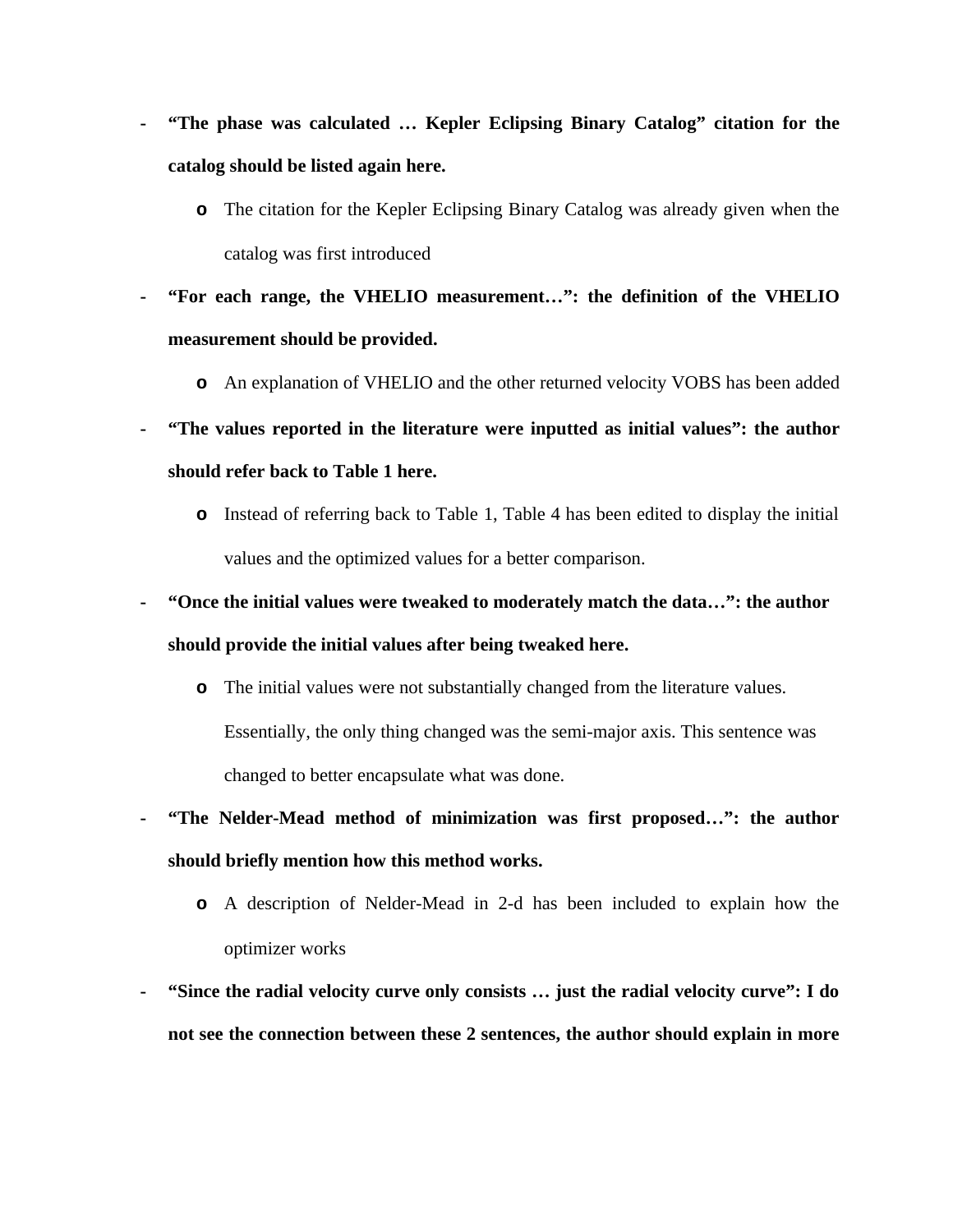**details here. For example, why can't the radial velocity parameters be optimized by both the light curve and the radial velocity curve?**

- **o** Essentially, since the light curve contains many more data points than the radial velocity curve, the radial velocity measurements are essentially overlooked by the optimizer. A better explanation of this has been provided.
- **- "While the Nelder-Mead Optimizer can be used to … they are under-estimated": citations or explanation are needed.**
	- **o** This has been removed from the paper as the goals have been changed and MCMC sampling on the light curve will be left to a future study
- **- "MCMC (Markov Chain Monte Carlo)": I think it should be Markov Chain Monte Carlo (MCMC). Also, more explanations on how MCMC works should be stated (for example, what is the concept of Monte Carlo? Does it use randomization?).**
	- **o** I have made the requested change about the meaning of MCMC. I also added that MCMC randomly samples the posterior pdf.
- **- "A set of prior distributions may also be added to the sampler": to the knowledge of the reviewer, prior must be added for MCMC to run, not just "may".**
	- **o** Generally, priors are only used if one has a reliable estimate from the literature. Or, priors can be added to prevent walkers from wandering into unwanted regions of the parameter space
- **- "PHOEBE utilizes the MCMC sampler emcee developed …" : the author should explain what the differences are (if any, or what is special about) between emcee and other MCMC sampler.**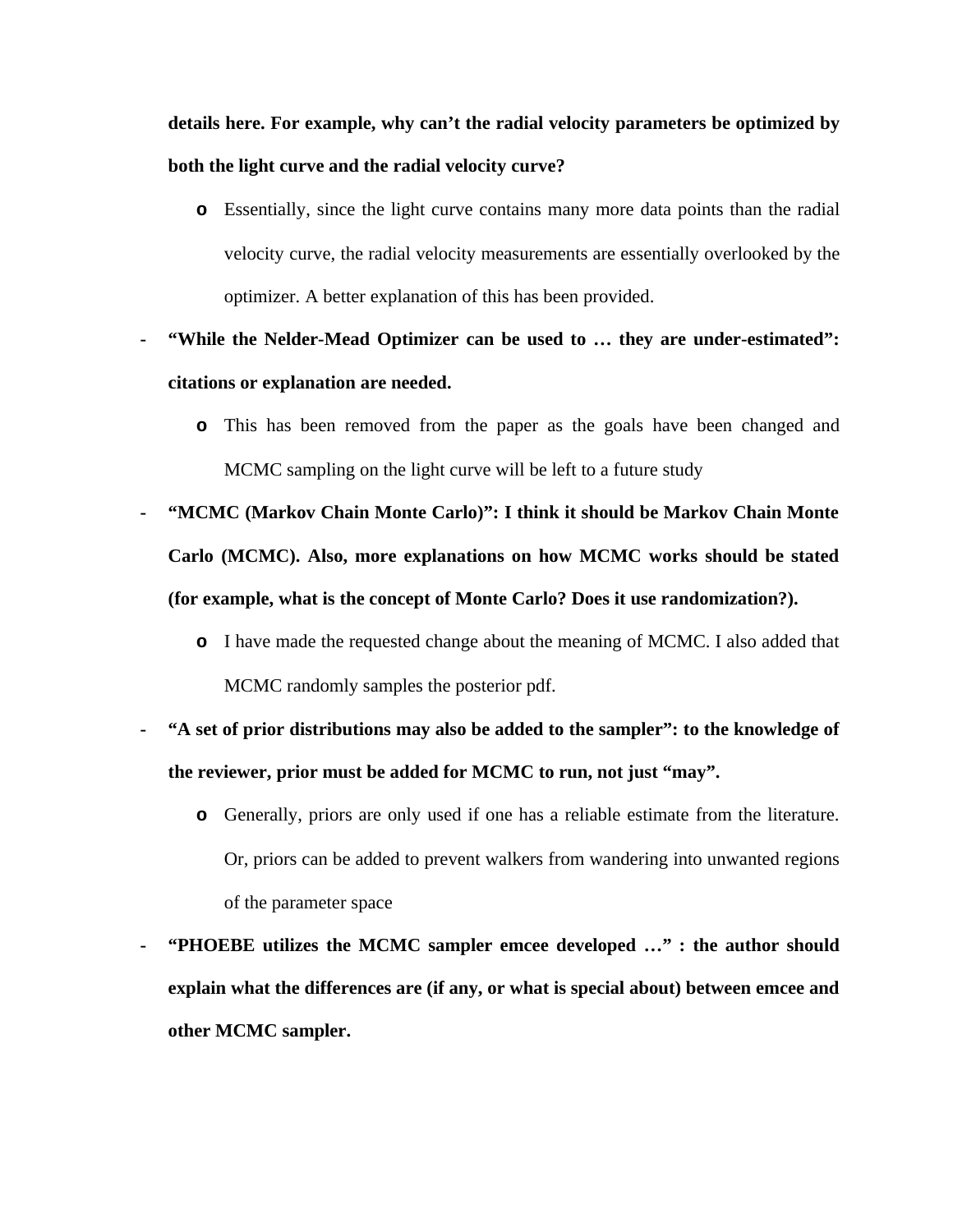- **o** I feel that this dives a bit too deep into MCMC, which is not the focus of this paper. I think mentioning which program PHOEBE and adding a citation is sufficient
- **- "The log probability plots computes the log probability for each walker at each iteration": the author should explain what log probability after each walker is.**
	- **o** This has been modified to state that log probability is the natural logarithm or the probability of each walker and a better description of what the probability includes has been added.
- **- "The first MCMC run returned … for mass ratio of …": the author should explain what the errors associated with the values of asin(i) and mass ratio are (for example, are they 1-standard deviation, or are they 16% and 85% quantile values, or are they something else?). "The radial velocity parameters have errors determined from MCMC sampling": similar to the previous comment, the author should explain what the errors actually are (standard deviation or quantile range).**
	- **o** I have added that the error ranges are based on a 1-sigma range.
- **- The corner plots should be bigger, the numbers on the plots are hard to read.**
	- **o** As stated before, the goals of the paper have been adjusted and the MCMC run for the light curve has been relegated to a future study. Therefore, the corner plots for the light curve which were hard to visualize have been removed
- **- "Thermal Relaxation Oscillation (TRO) and Angular Momentum Loss (AML)": need citations for these two concepts.**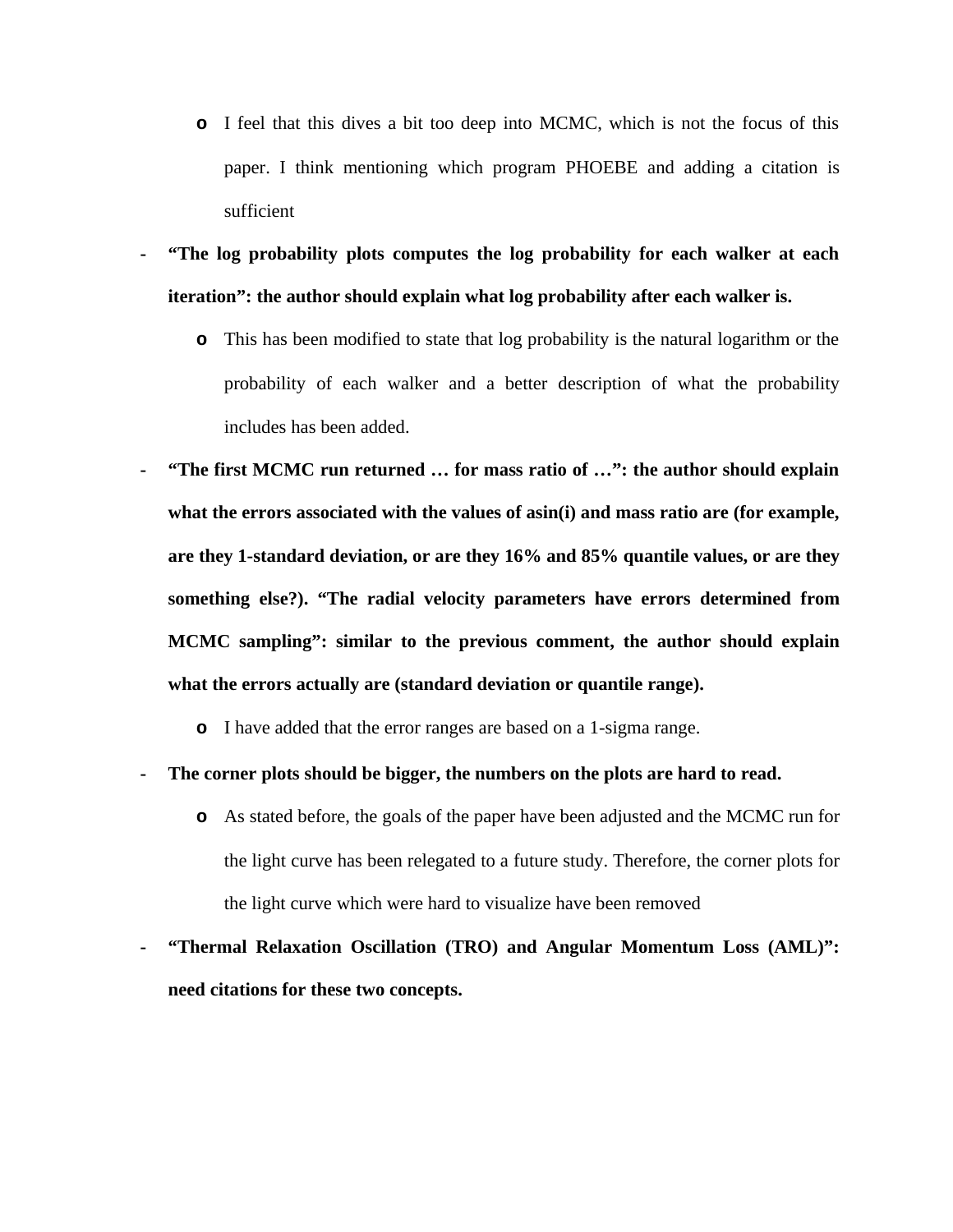- **o** The background discussion for the period study has been moved to the introduction. The focus has been shifted primarily to angular momentum loss and citations have been provided for this
- **- "using the Find Extremum function in Peranso": citation for Peranso is needed here.**
	- **o** The citation for Peranso was given when the program was introduced
- **- "While the temperature reported by Kepler is not reliable as a primary temperature": citations or explanations are needed.**
	- **o** The reason for this was given in the end of Section 1. In parenthesis, I have added "see end of section 1" for a reference as to why the Kepler temperature is not reliable as a primary temperature.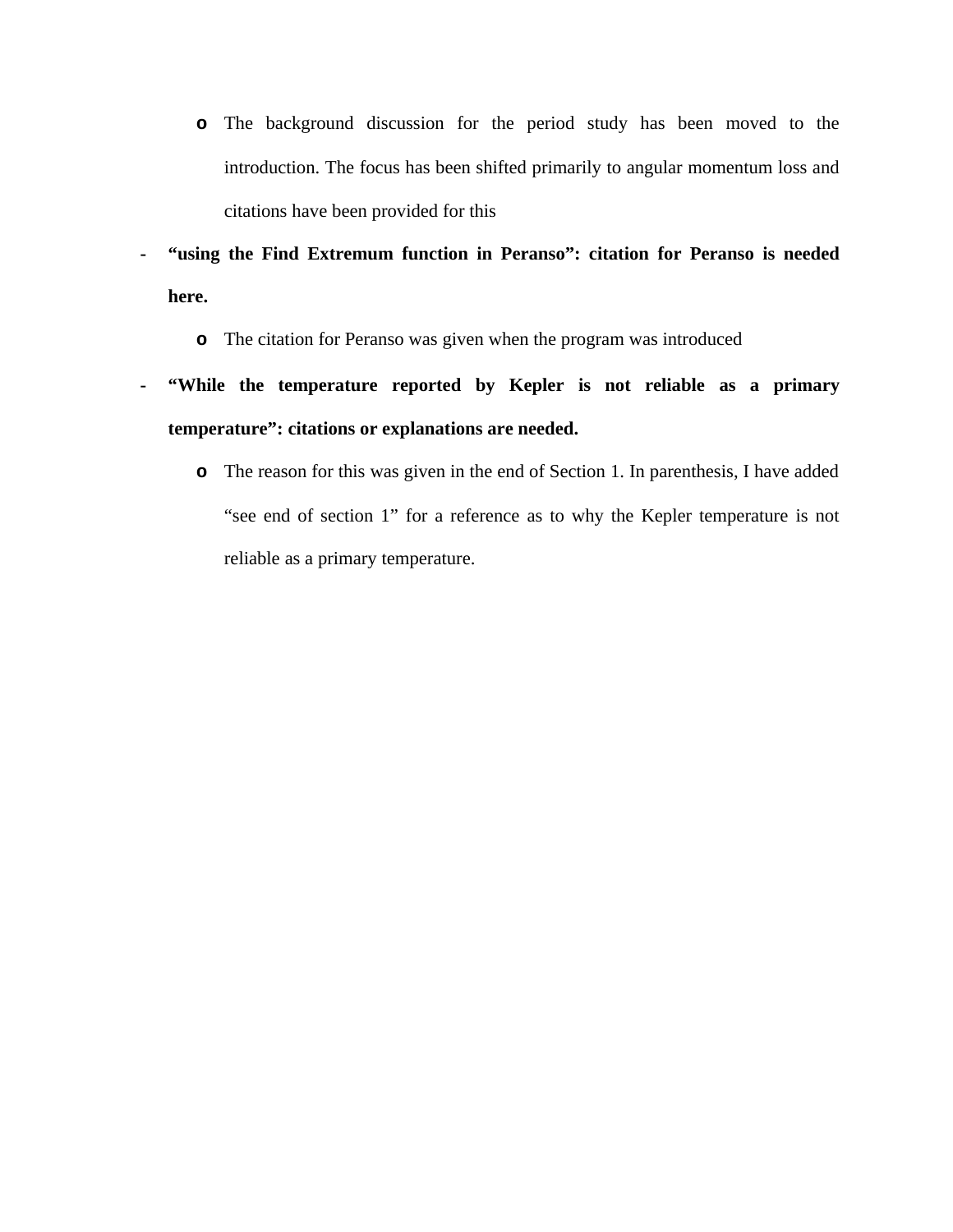I would like to thank the reviewer for their constructive comments. The paper is much better after the suggested changes. Below I have addressed all the critiques:

### **Major Points:**

- **- There are a couple of instances throughout the paper in which the author mentions concepts/methods utilized within the study but does not expand on it which stirs some confusion.**
	- **o** Many discussions in the paper have been expanded and additional explanations have been included. I hope the additions clear up the confusion of the reviewer. I do request that specific sections which were not explained well be listed so I can gauge what needs to be improved

### **Minor Points:**

- **- The order in which the figures are mentioned in the paper are out of order ( Figure 3 is the first figure mentioned in-text and not Figure 1). The author could make it so that they appear in the appropriate order.**
	- **o** The reference to Figure 3 in the introduction has been removed. Instead, the caption of Figure 3 has been modified to make reference to the shape of the stars mentioned in the introduction.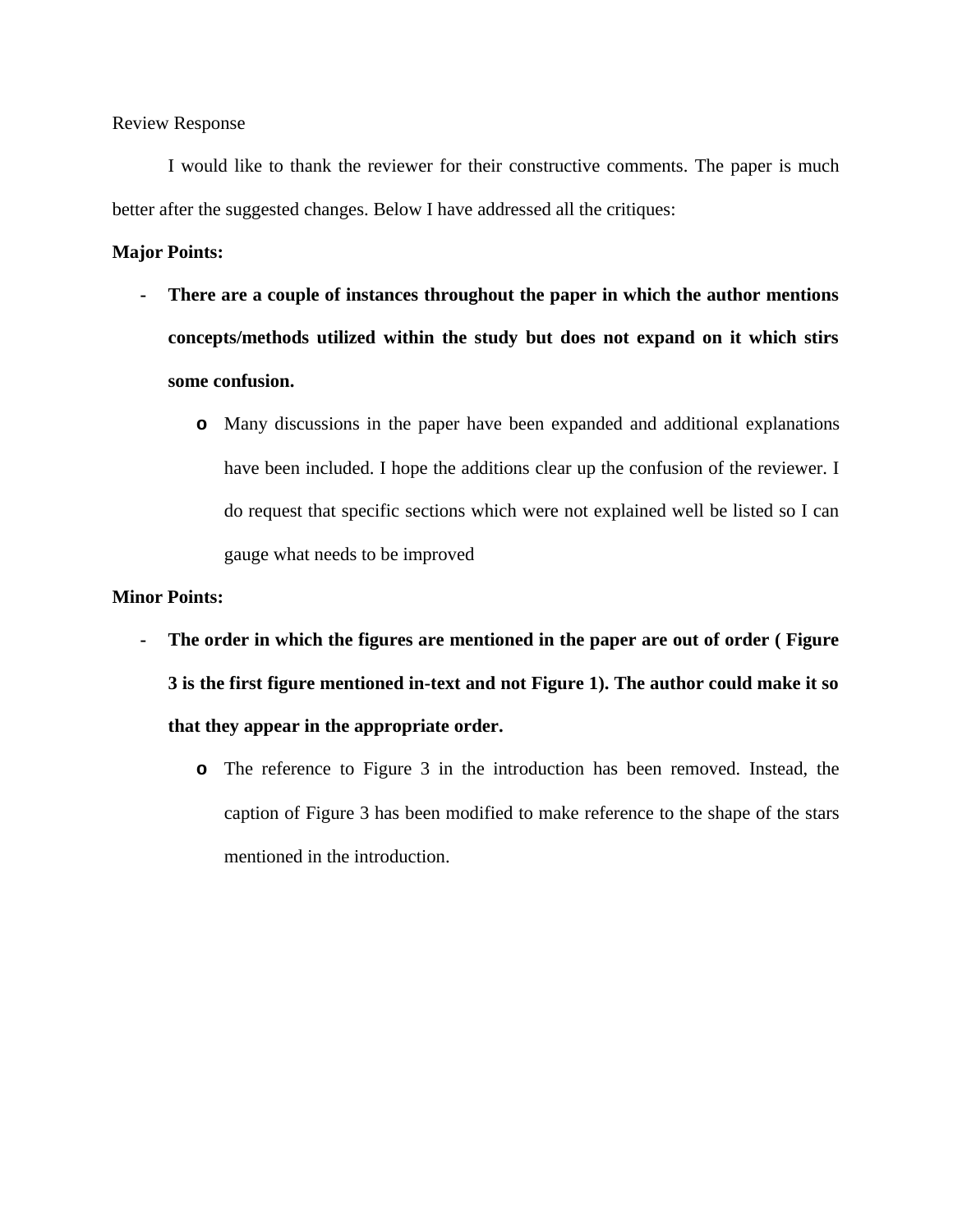I would like to thank the reviewer for their constructive comments. The paper is much better after the edits and suggestions. Below I have addressed all the critiques.

### **Major Points**

**- None**

#### **Minor Points**

- **- "We report a new value for the ephemeris of KIC 7766185." What is this new value? These results should be present in the abstract.** 
	- **o** The ephemeris and all other values determined in the study have been added to the abstract

#### - **Comments on Section 2: Equation (1)**

o Explicit definitions of the variables are now provided. Now that the variables are clearly defined, I do not believe there will be any confusion with the T's being related to temperature and time, especially since it is stated that this equation is used to compute phase, which has nothing to do with temperature. The variables in Equation 2 have been changed to match Equation 1 so I think any confusion will be explained now.

### - **Comment on section 4**

o A description for how the semi-major axis was set has been added

#### - **Comment on section 5**

o This is a good point. Essentially, we do not see any period changes between the Kepler and TESS measurements. A discussion has been added explaining that the short time frame could contribute to the null result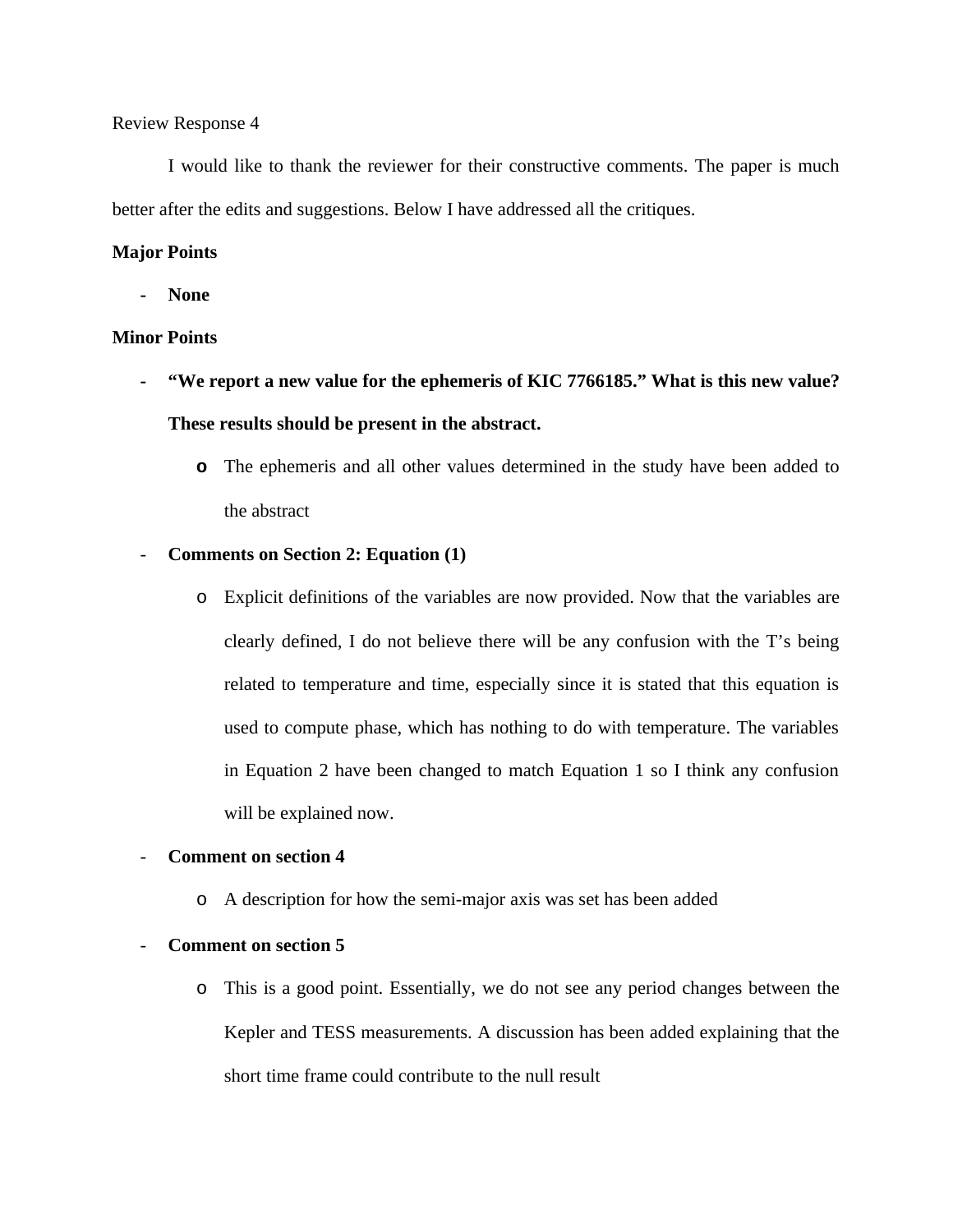# - **Comment on section 6:**

o A description of the previous study has been added to the introduction which explains that an estimator was used to get the values. Essentially, the previous study determined estimates on the parameters.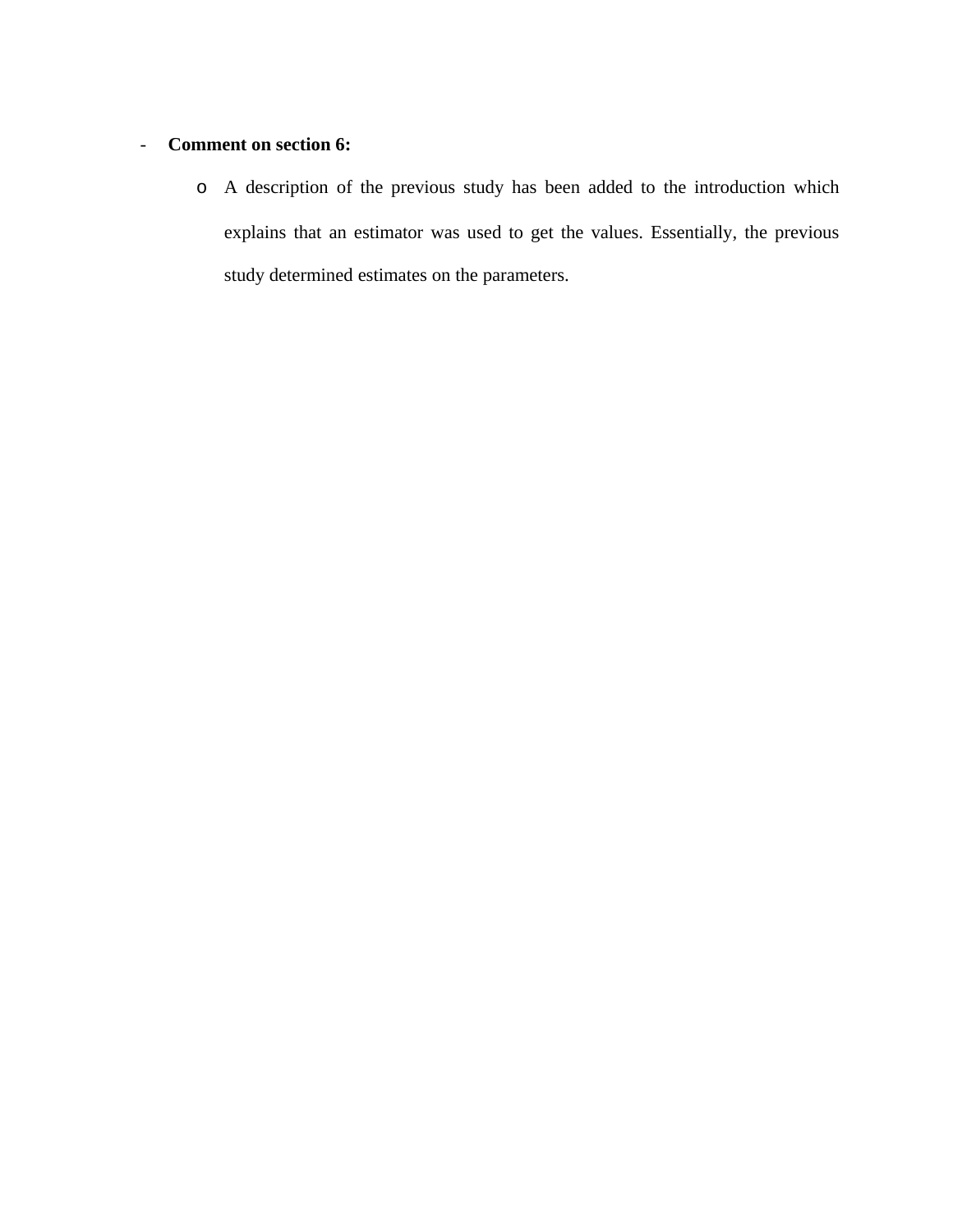I would like to thank the reviewer for their constructive comments. The paper is much better with the edits and suggestions. Below I have addressed all the critiques

### **Major Revisions**

**- None**

### **Minor Revisions**

- **- State new ephemeris value in abstract**
	- **o** The new ephemeris and all the other determined parameters are now listed in the abstract
- **- §2.1 author could explain how we know the stars are late type as this is an important trait here**
	- **o** The system was determined to be a spectral type of F3V in a previous study, Frasca, A. et al. 2016. Reference is made to this study which determined the spectral type
- **§2.1 author could state why binary analysis only used** *Kepler* **data while** *TESS* **was only used for period analysis**
	- **o** Binary Analysis was performed on Kepler data since these observations occurred around the same time as the spectroscopic observations. This explanation has been added to the paper
- **- §2.2 a brief explanation of telluric interference would be helpful**
	- **o** The nature of telluric interference has been added to this section
- **- Mark the Hα and Hβ lines on Fig 2 for clarity**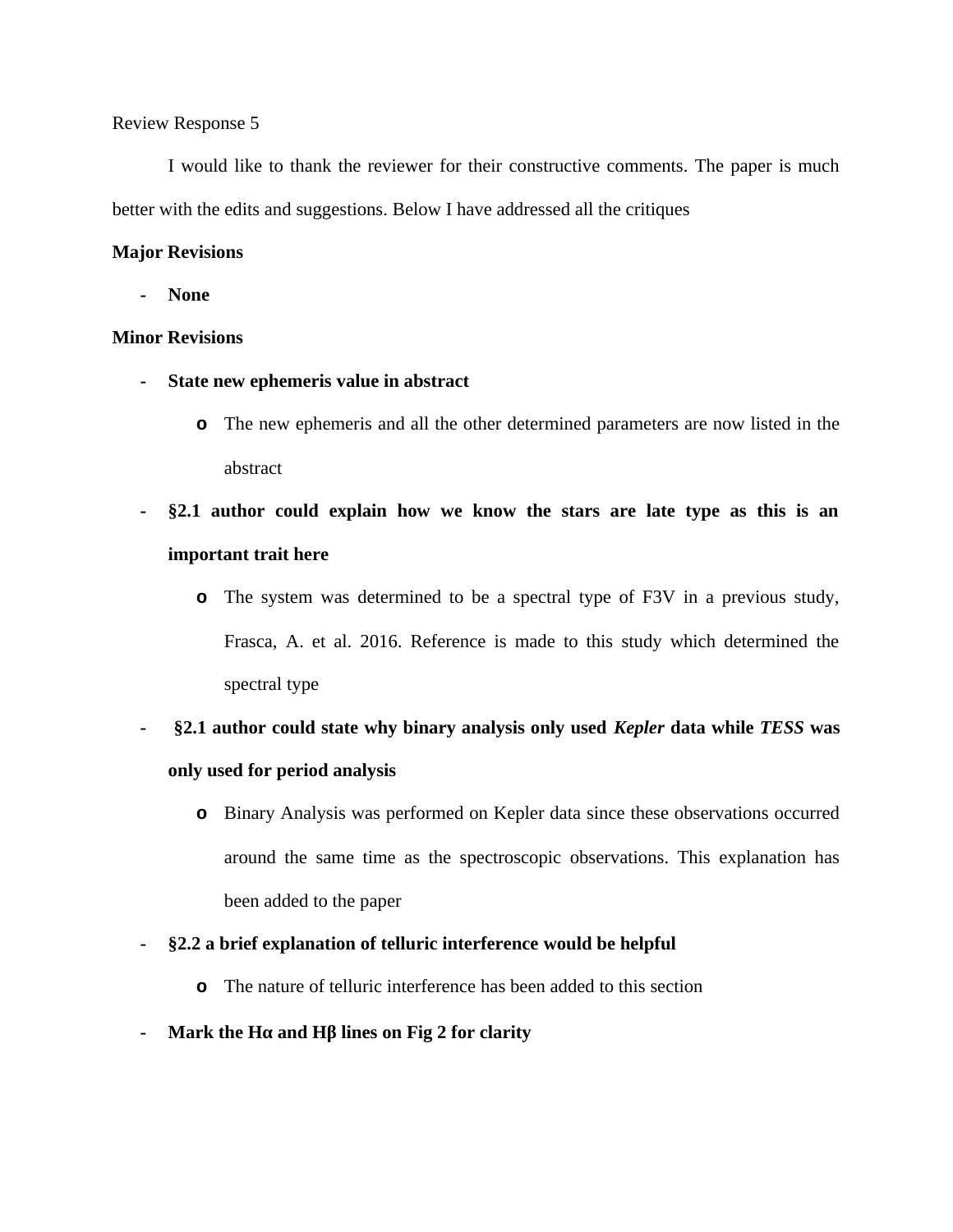**o** After reading the comments of another reviewer, mention of the Hα and Hβ lines were removed as this does not contribute anything to the discussion of the spectral observations

# **- Figure 4: blue overlaid on black is hard to see**

**o** The figure has been modified to improve readability

# **- Paper would benefit from an additional proofread**

**o** Agreed, I will be reading the paper over before final submission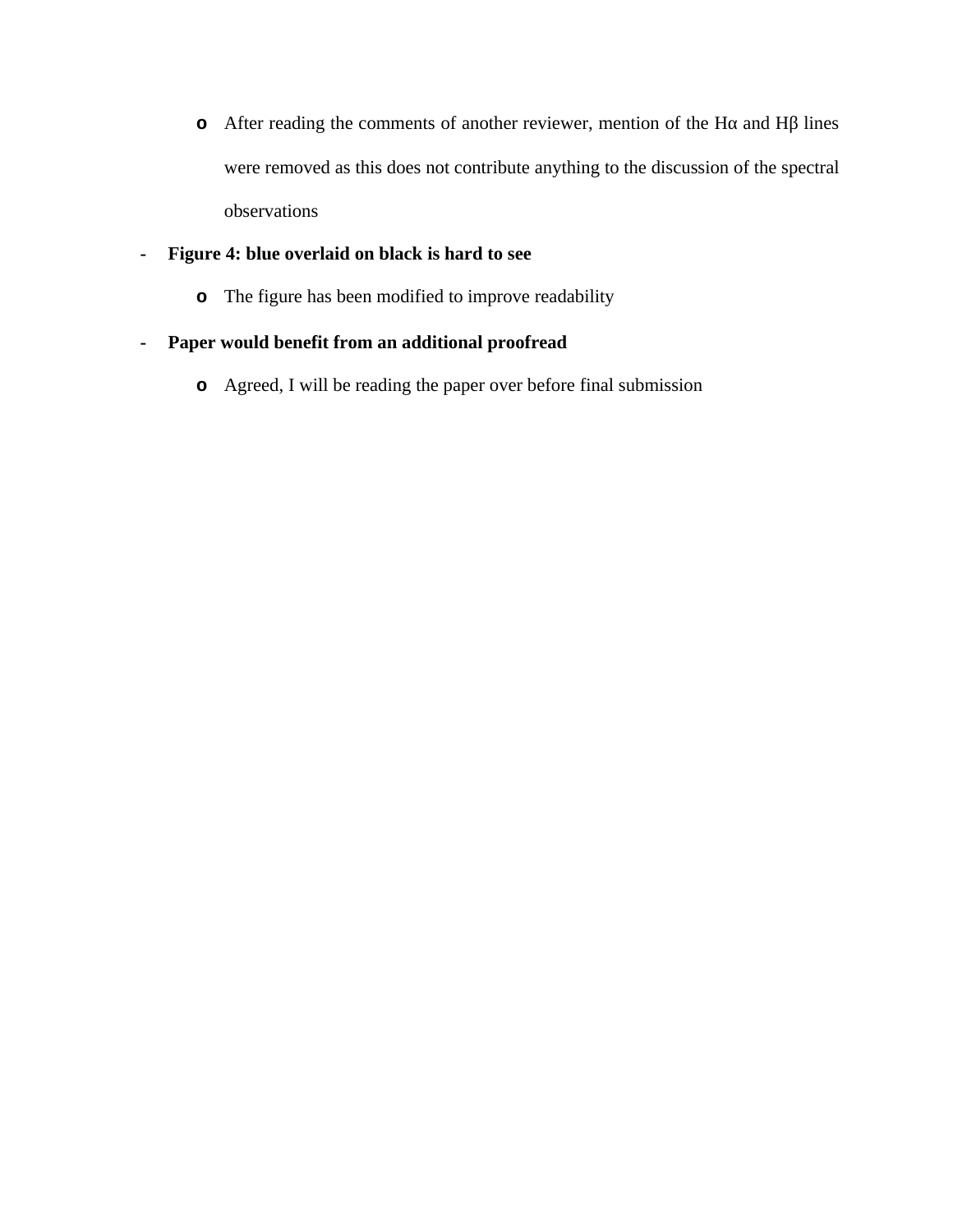I would like to thank the reviewer for their constructive comments. The paper is much better with the edits and suggestions. Below I have responded to all the critiques

#### **Minor Points**

- **- The fourth paragraph in the introduction section discusses how stars in W UMa systems typically have the same temperature. The next paragraph then describes three sub-types that all consist of two stars with different temperatures. The author should clarify that A-type and W-type systems are the ones previously discussed with low temperature differences to avoid this confusion.** 
	- **o** To clear up confusion, this paragraphs states that B-type are the only ones with large temperature differences. Then, the next paragraph describes all three subtypes in detail
- **- Section 2.1 classifies KIC 7766185 as a W UMa system because of the equal depth eclipses and the late type stars. However, the author does not state how he knows that the stars are late type stars.** 
	- **o** A previous study determined the spectral type of the target to be F3V. This is mentioned in the introduction and listed in Table 1
- **- The large empty space between the end of Table 2 and the beginning of section 3 should be deleted. The same formatting issue happens again after Table 3 and before Table 4.** 
	- **o** There are a couple formatting issues like this. Once all the major edits are complete, and sections are no longer being added/removed/moved around, the formatting will be corrected
- **- Section 4 references values from literature that the author put into his** *PHOEBE* **code as initial values. He should state the inputs** *PHOEBE* **takes for initial values, so the reader knows what parameters he took from literature.**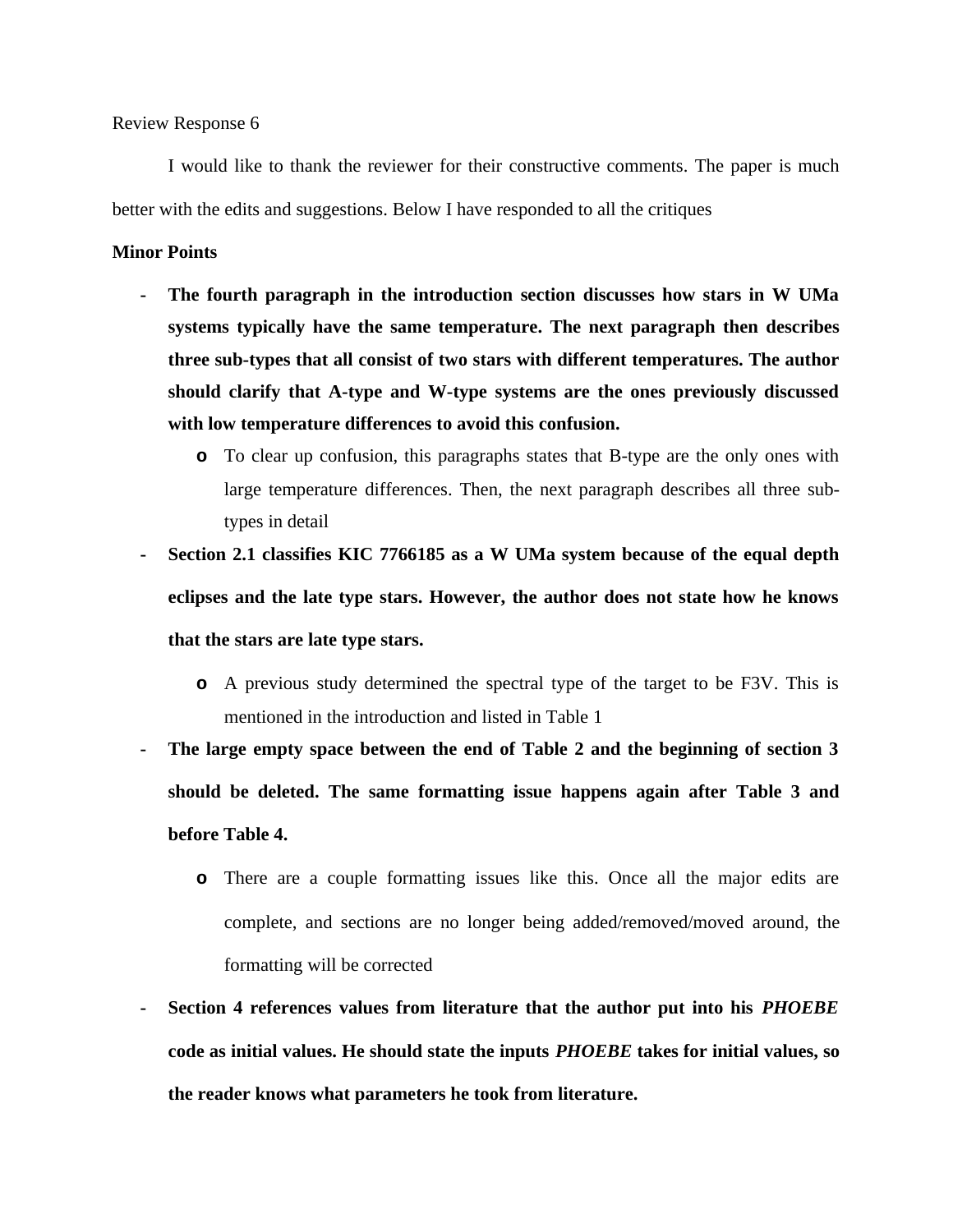- **o** Table 4 has been modified to include the initial values and the optimized values. I think this should clearly display which values were inputted to create the models
- **- The blue line in Figure 4 is hard to see compared to the light curve data in black. It might help to change the model light curve to a light/ brighter color.** 
	- **o** Figure 4 has been modified for better legibility
- **- The author states that the Nelder-Mead Optimizer underestimates error ranges on the system parameters. If there is a specific reason for the underestimation, then the author should include this as justification for switching to MCMC for error ranges.** 
	- **o** This statement has been removed and there have been additions to the discussion of MCMC. MCMC is the best way to get accurate error ranges on these parameters and this is explained better in the text
- **- The term "fillout factor" should be quickly defined because it is brought up multiple times throughout the paper.** 
	- **o** The fillout factor should be understood by those in the field

### **Major Points**

- **- The author needs to complete the second run of the MCMC sampling to obtain error bars for the light curve parameters.** 
	- **o** Due to the time constraints and issues with MCMC sampling, the MCMC sample over the light curve parameters will be left to a future study, which has been started by the author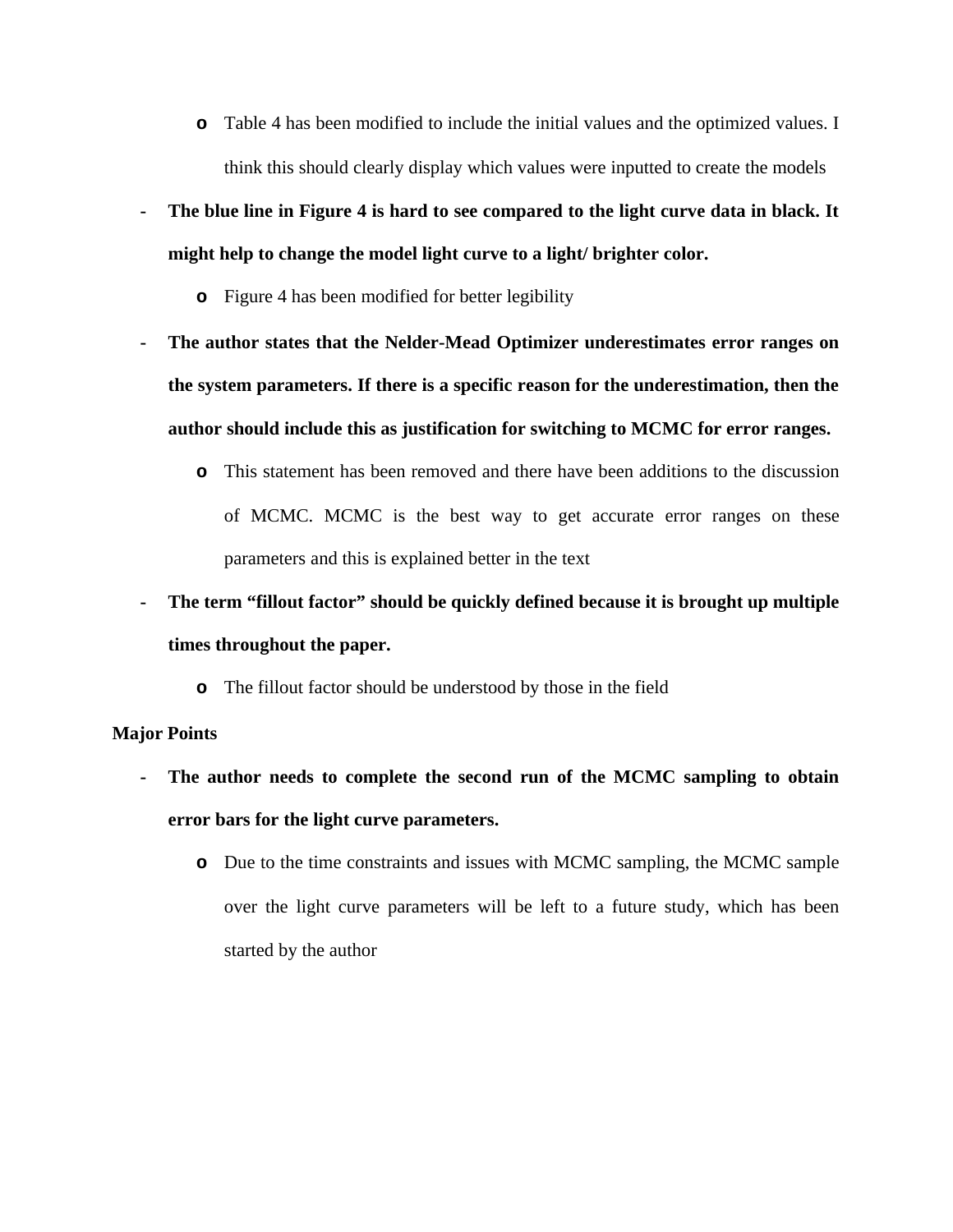I would like to thank the reviewer for their comments. They have been considered and used to improve the paper. Below are my responses to all the critiques

#### **Major Points:**

**- None**

#### **Minor Points:**

- **- In the abstract, I think it would be beneficial if the author gave a sentence or two of background about contact binaries and their importance so the reader has a better idea of what is going on right away.**
	- **o** I don't believe background material should be presented in the abstract; it should be saved for the introduction. The reader should get the project goals and results from the abstract and continue to the introduction for a more in-depth discussion and background of the topic.
- **- In the abstract, the author says that the ephemeris from a past study done on this system is "incorrect." I do not think that this is the correct way of denouncing another study, especially in the abstract. It is a very bold claim and immediately made me suspicious when I read it. I think it would be better to say something like "a different ephemeris was reported" or something along those lines, rather than just outright saying a published value from a well-known study is wrong.**
	- **o** The wording has been modified to suggest a refinement in the ephemeris value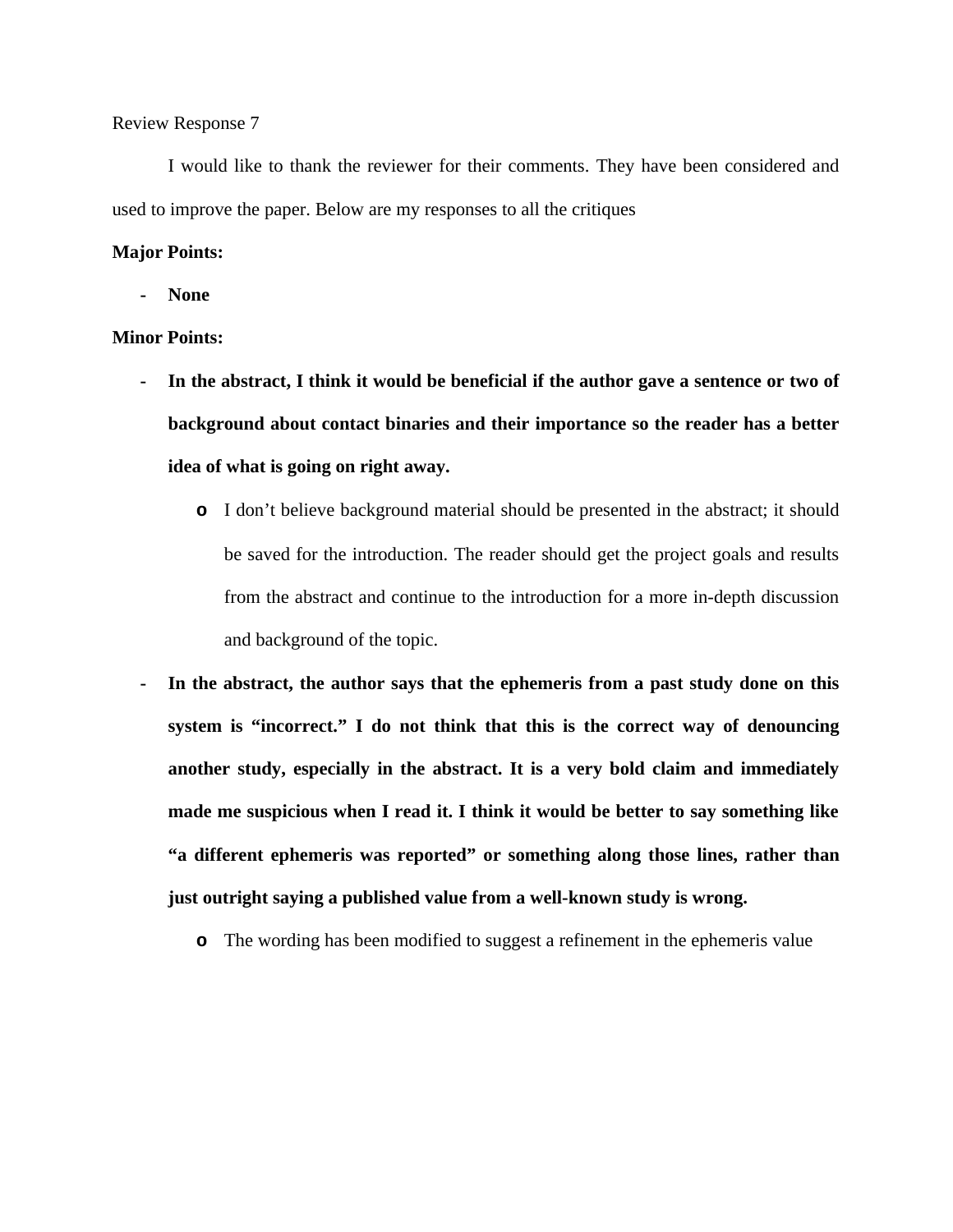- **- I think the entire introduction section is a little wordy and disorganized. Things can definitely be more concise, and I am not sure about the overall language used. It does not seem extremely professional and geared to people in the field. It seems like the author is talking to an audience of ameteur astronomers.**
	- **o** Parts of the introduction have been re-written and explained differently. The reviewer should provide examples instead of saying the whole section is disorganized and written for amateurs so I can gauge what needs improvement. This comment is slightly confusing because the claim is that the introduction seems as if it is written for amateurs, but then throughout the review additional clarification is requested by the reviewer for terms that should be recognized
- **- In the introduction, the author refers to figure 3, which is part of the results. It would make more sense to first refer to a figure 1, and not to a figure from the results this early on in the paper.**
	- **o** Reference to Figure 3 in the introduction has been removed
- **- In Table 1, the author lists "sini" as an element, but I am not sure what "i" stands for. I think it should be labeled. Similarly, the author lists "asini" also, but I do not know what that is. Lastly, in Table 4, Rsun is listed, but maybe it would be important to know a value for that.**
	- **o** The "i" is inclination and will be recognized as inclination by those in the field. asini is the projected semi-major axis and also will be recognized by those in the field. I am unsure what the last part of this comment is asking. Is this requesting I give the radius of the sun in some other unit for comparison? Using solar radius to measure the radii of other stars is standard practice and it would be very odd, and inconvenient, to give the radius in other units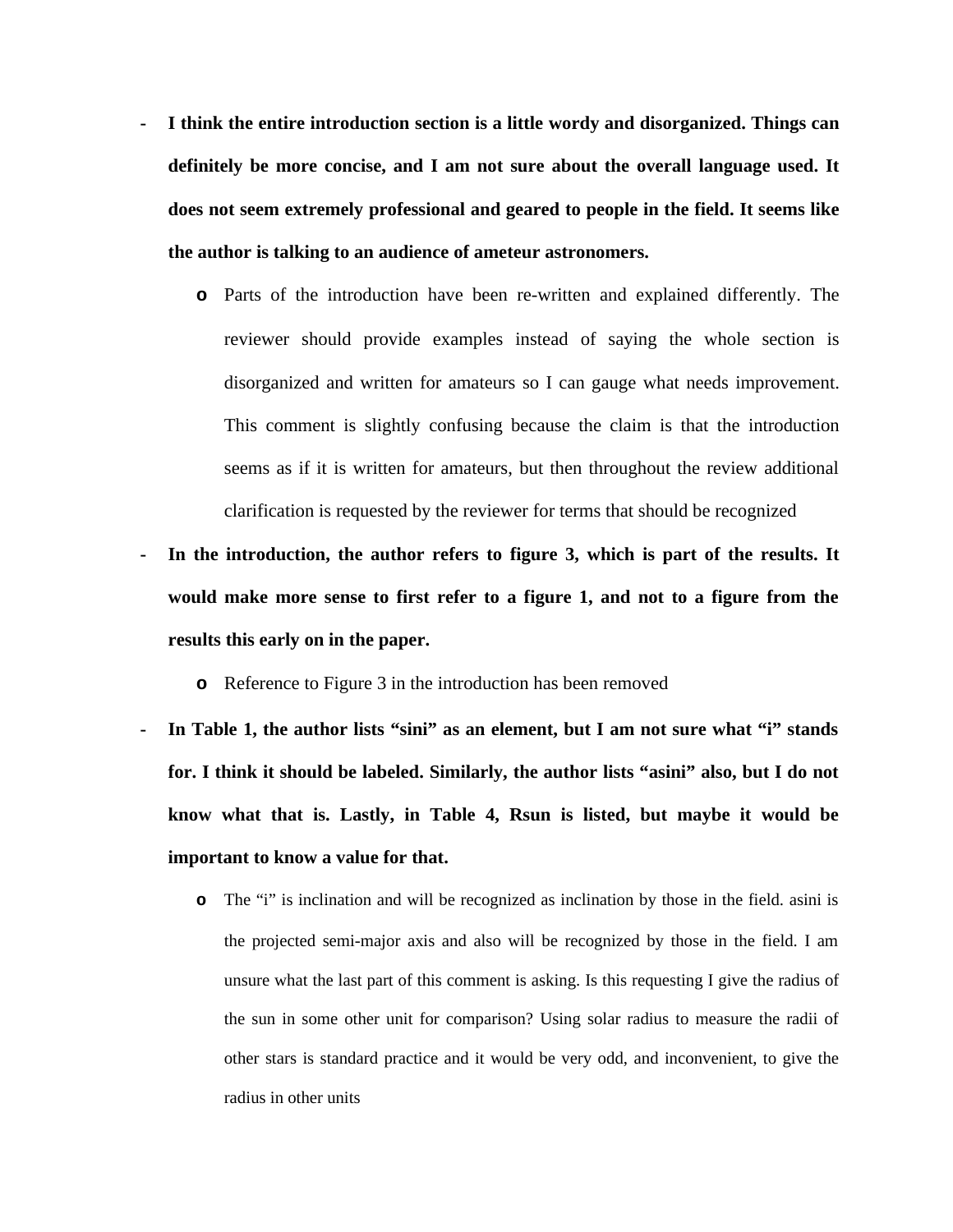- **- The author uses the phrase "in-depth" study to describe what he is doing, however he does not exactly specify what an in-depth study entails and how it is different from studies done in the past (in the intro).**
	- **o** The paper states that this study will analyze spectroscopic and photometric observations and conduct a period study. A period study has not been conducted yet and previous analyses only looked at light curves. An explanation of the previous study has been added to demonstrate how this project will improve on the system parameters
- **- Figure 2 is an example spectra, but I think that it would be good to see all of the spectra in an image appendix.**
	- **o** I don't believe that all 7 spectra need to be displayed. This is also not done in other papers which conducted similar analyses on other stars.
- **- This sentence is in section 3: "By using one of the obtained spectra as a template, the systemic velocity cannot be determined, however, this information is not important for determining system parameters through binary analysis." What is the point of this sentence if the information is not important anyways?**
	- **o** The point of this sentence is to state that the systemic velocity, which usually would have to be accounted for, is not an issue when using one of the obtained spectra as a template
- **- Section 3 is a little disorganized and wordy. This sentence is towards the end of the paragraph: "Spectrum 4 was used as a template and thus could not be used to obtain measurements." This is the second time that the author mentioned Spectrum 4 was a template, and I don't think it was necessary to repeat.**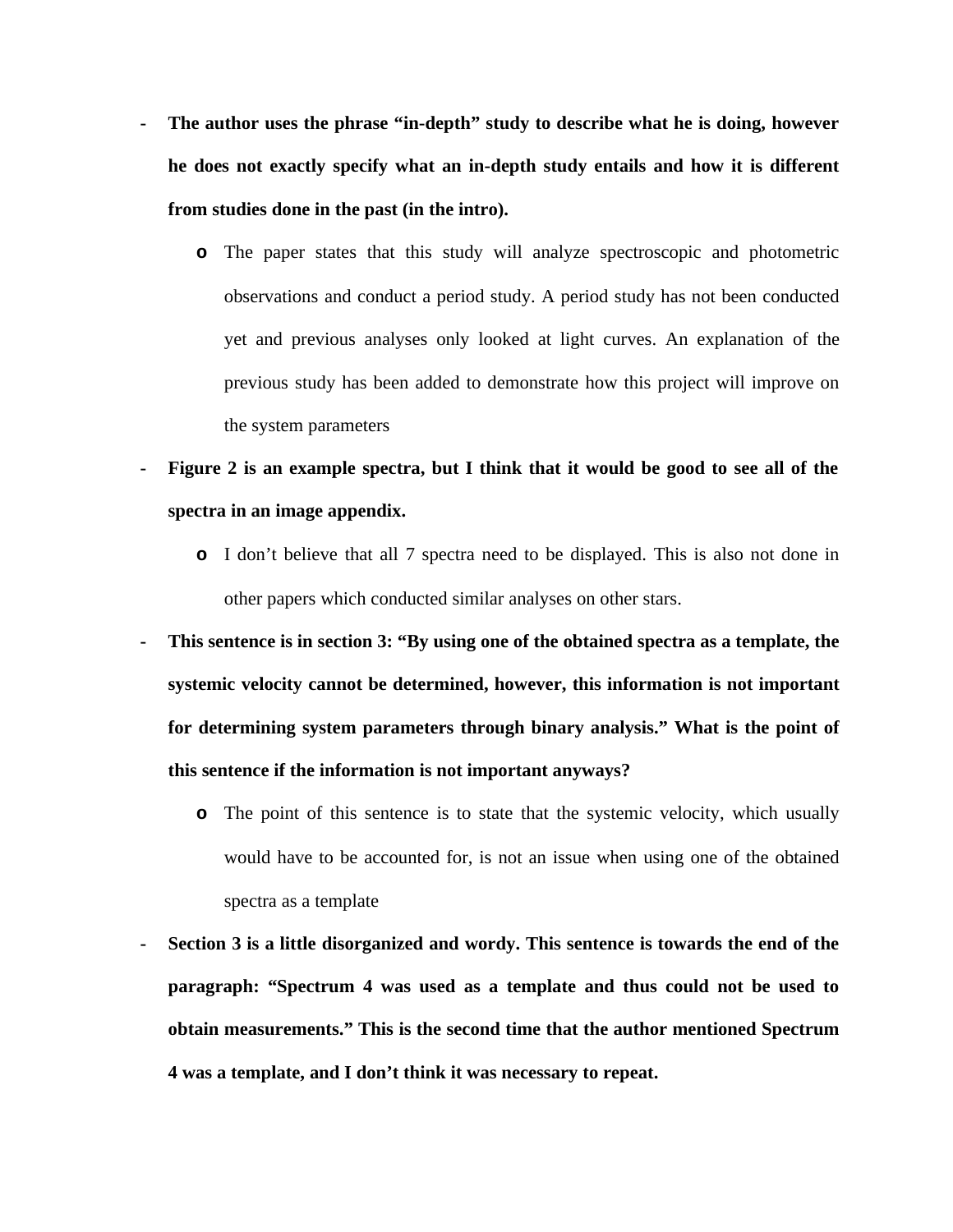o I have tried to re-work section 3 to make it less wordy and more organized. It would be helpful if the reviewer could give examples so I can gauge what needs improvement. About this sentence, it mentions that Spectrum 4 was used as a template again but is mentioned mainly to stress why results are omitted for this spectrum

### **- Why are the parameters from the Nelder-Mead Optimizer under-estimated?**

- **o** This statement has been removed and a better explanation of the Nelder-Mead optimizer and MCMC is offered.
- **- What is convergence? I am not sure if that is something which should be explained or if it is something that I should have already been aware of. Based on the rather basic language used in the rest of the paper, it seems like something which should be explained.**
	- o While convergence will most likely be known by most readers, a short description has been added.
- **- The author mentions again about the Kepler study being incorrect, but I think there needs to be more information about why it is incorrect if he wants to keep such a bold statement.**
	- **o** The use of strong language such as incorrect has been modified to suggest a refinement or update to the Kepler ephemeris
- **- Why is the temperature reported by Kepler not reliable as a primary temperature?**
	- **o** The reason for this was mentioned in the introduction. This discussion was referenced in parenthesis for the reader to recap why the Kepler temperature is not reliable as a primary temperature